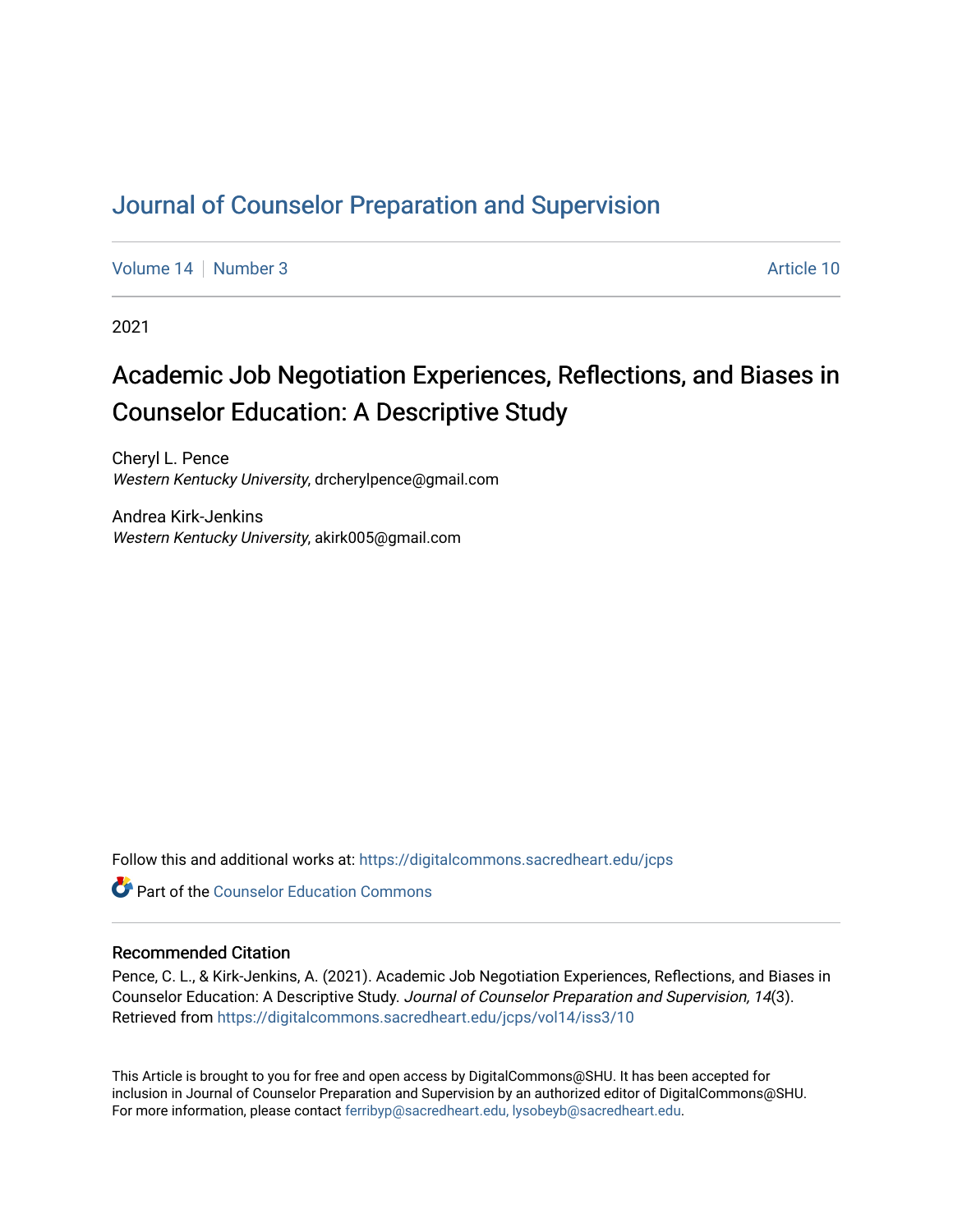# Academic Job Negotiation Experiences, Reflections, and Biases in Counselor Education: A Descriptive Study

# Abstract

This descriptive study explored the job negotiation experiences of 93 counselor educators through an embedded survey design to examine their negotiation experiences, reflections, and potential hiring biases. The most common negotiation preparation strategy was consulting a mentor (80%) and while salary was most regularly negotiated (76%), a list of other benefits was included. Although a majority of participants regretted not making a request (53%), most reported overall positive experiences (63%). These findings support implications for counselor educators including preparing early, using successful negotiation strategies, exploring all potential benefits, and articulating requests for a more positive negotiation experience.

# Keywords

academic job negotiation experiences, negotiation preparation, negotiation practices, salary negotiation, employment benefits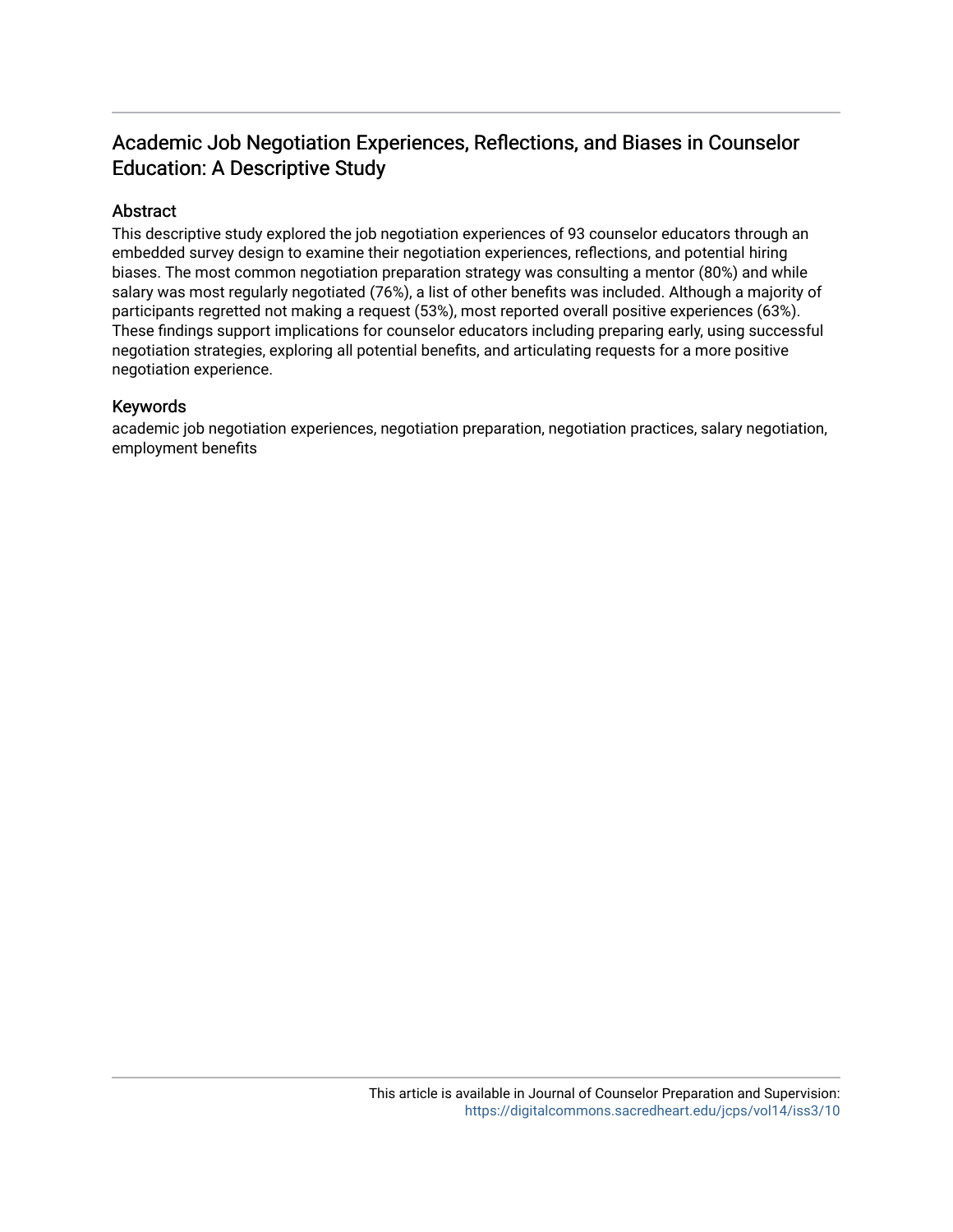#### **Introduction**

Successfully negotiating a job offer can have a significant effect on one's income and benefits over the course of a career as salary increases are often calculated based on a percentage of the initial salary (Golde, 1999; Kelsky, 2014a). Negotiating can put one in a place of empowerment and mutual respect if done positively and professionally; however, it can lead to a rescinded offer if done poorly (Kelly, 2014; Kelsky, 2014b). While negotiations can feel unfamiliar or uncomfortable, institutional leaders often expect and may even encourage individuals to negotiate as this could allow the university to offer one-time concessions when they cannot offer an increased salary or other costly requests (Kjaer & Leo, 2015). Due to the long-term financial impact of job negotiations, it is important that both counselor educators and doctoral students better understand the intricacies around academic job negotiation such as the importance of seeking mentorship and gaining support in locating job openings, negotiating advantageous packages, making final decisions, and transitioning into new roles as counselor educators (Borders et al., 2011; Vick et al., 2016). Throughout this process, mentors are vital as they can provide additional guidance, role-play negotiations, identify key contacts, assist with researching the university or position, and other support. They can also serve as a protective factor against burnout or attrition and support the career success of new faculty (Turban et al., 2017; Woo et al., 2019).

While some research has been conducted on academic job negotiation experiences, much of the research is either dated or published in non-peer reviewed sources (Golde, 1999; Kelly, 2014; Kelsky, 2014a, b, c). There is limited research specifically in counselor education to address useful negotiation strategies including mentor support, hiring and negotiation practices, or negotiable salary and benefits as well as common practices and experiences during the job search and negotiation process. For current faculty members who mentor new counselor educators, they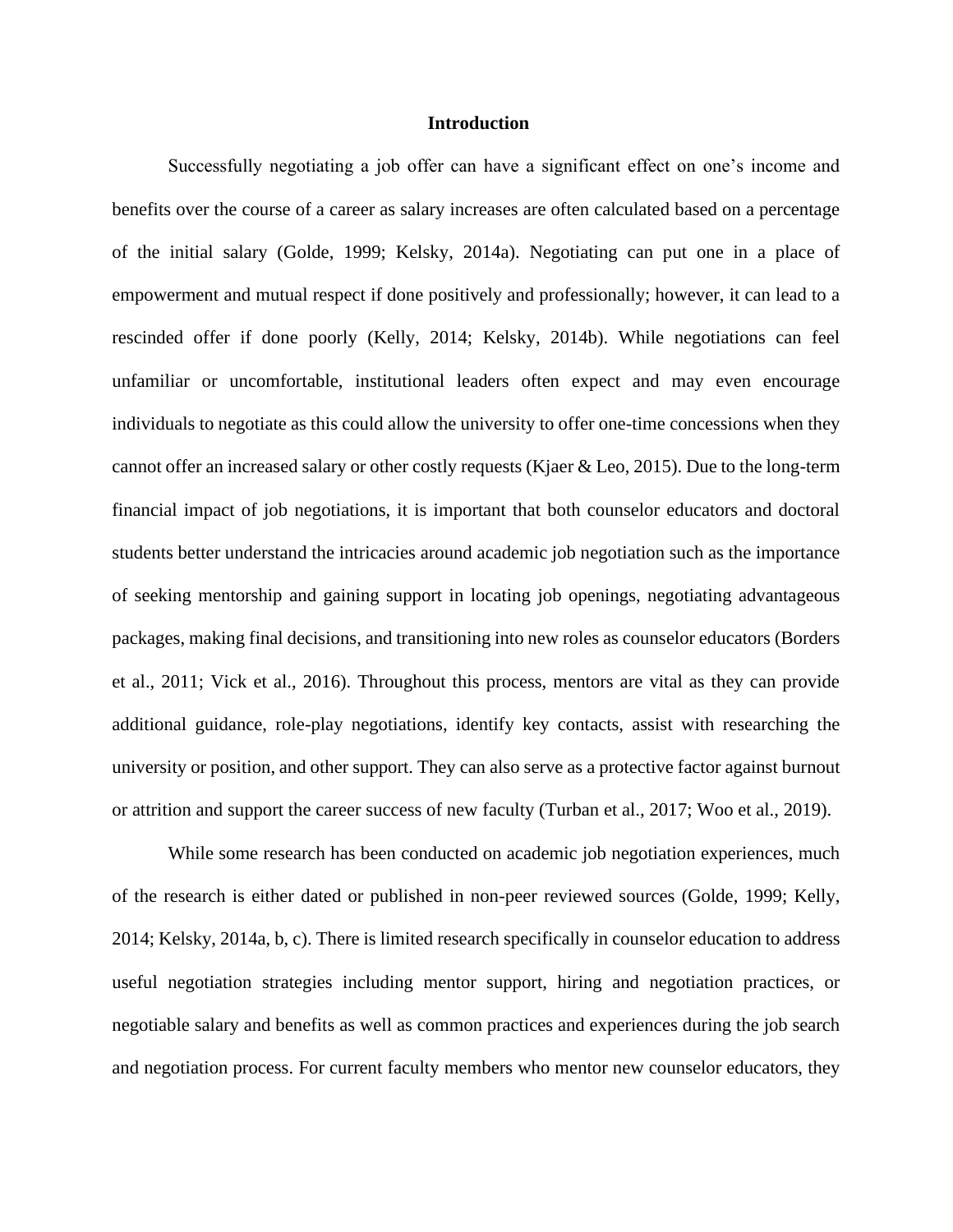often have to use literature from other disciplines, draw from their own experiences, and follow common business practices due to the lack of research. Therefore, this study begins to fill gaps in the literature by providing insight focused on counselor educators' negotiation experiences including preparation strategies, negotiation practices, and requested benefits; reflections such as regrets, overall experiences, satisfaction, and fairness; and potential hiring biases based on demographic group differences. To place negotiations within the context of the job search, a brief description of the counselor educator job search process is provided before examining the current literature and methodology specific to negotiation and potential hiring biases within counselor education.

# **Academic Job Search Process**

Although negotiations often take place toward the end of the interview process, the preparation begins much earlier. Understanding the entire process may give mentors, transitioning counselor educators, and doctoral students a clearer idea of what to expect. This process is not specific to counselor educators but can apply across academic disciplines. Transitioning faculty and doctoral students embarking on the job search can find academic job postings through websites, listservs, and conferences that host career events aimed at connecting candidates with potential employers. Unlike other job opportunities outside of academia, most candidates plan to apply one year in advance; typical application due dates run from fall to early spring (Zackal, 2014). Interested candidates should expect to submit a detailed application package including a curriculum vitae (CV), cover letter, letters of recommendation, and a formal application (Ford, 2018; Kjaer & Leo, 2015). Additional application requirements may include a written teaching philosophy, work samples, or other items that can help a search committee determine the best fit for their institution.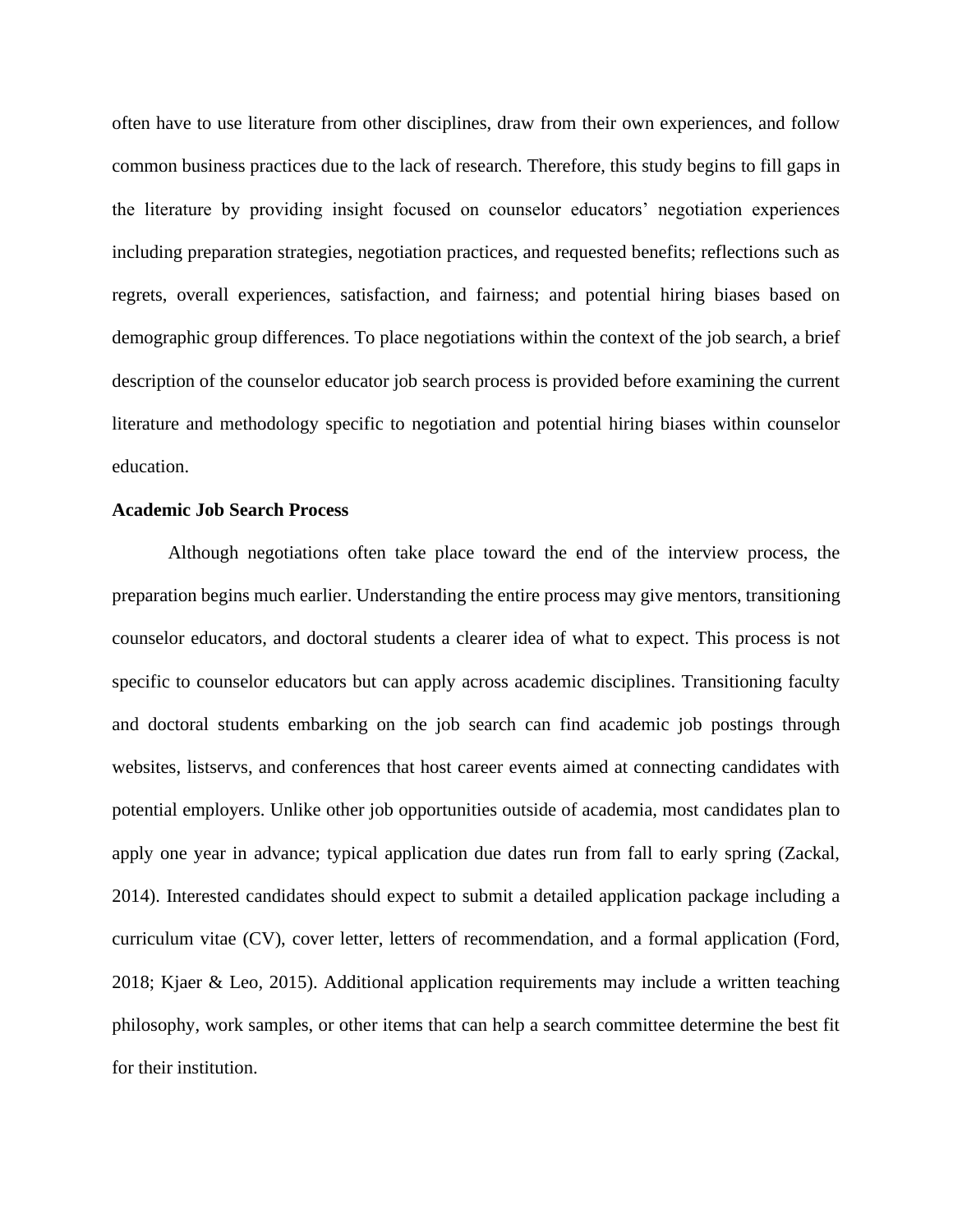If the search committee is interested in a candidate, an invitation to participate in the interview process will be extended. While the process varies by institution, it is often conducted in multiple stages across several days (Chuang & Sackett, 2005; Ramirez, 2016). Candidates may be asked to complete a presentation of their research, teach a class, or complete another form of a presentation to assist in determining the candidates' abilities. They may also be evaluated during informal discussions to determine the potential collegiality and cultural fit when meeting faculty or committee members, exploring the community, or interacting throughout the campus visit (Ramirez, 2016). If selected, the candidate is provided a verbal or written job offer which begins the negotiation process. Although there is disagreement around whether negotiations should be done by phone or email/writing, if an initial offer is made verbally, a candidate can capture the details in an email and forward it to the institution for confirmation. This can be a viable substitute for a written offer (Kelly, 2014; Kelsky 2014b, 2016; Ramirez, 2016).

#### **Negotiation Experiences**

Negotiations can begin during any part of the process; however, they typically occur during the final stages after the job offer has been extended. This is the most advantageous time to obtain the best package as the balance of power shifts in the applicant's favor (Golde, 1999; Kelsky, 2014c; Ramirez, 2016). Many candidates prepare in advance by reviewing job responsibilities, research expectations, expected time allocation, performance criteria, and more (Kjaer & Leo, 2015; Ramirez, 2016). It is also helpful to know personal financial numbers and research the salary and benefits that are standard and what may be negotiated (Ramirez, 2016). While salary is important in considering an offer, candidates can also negotiate tangible and intangible benefits that may impact their careers (Ford, 2018; Ramirez, 2016). Negotiating standard university benefits such as medical, dental, and vision insurance may not be necessary. Yet, where institutions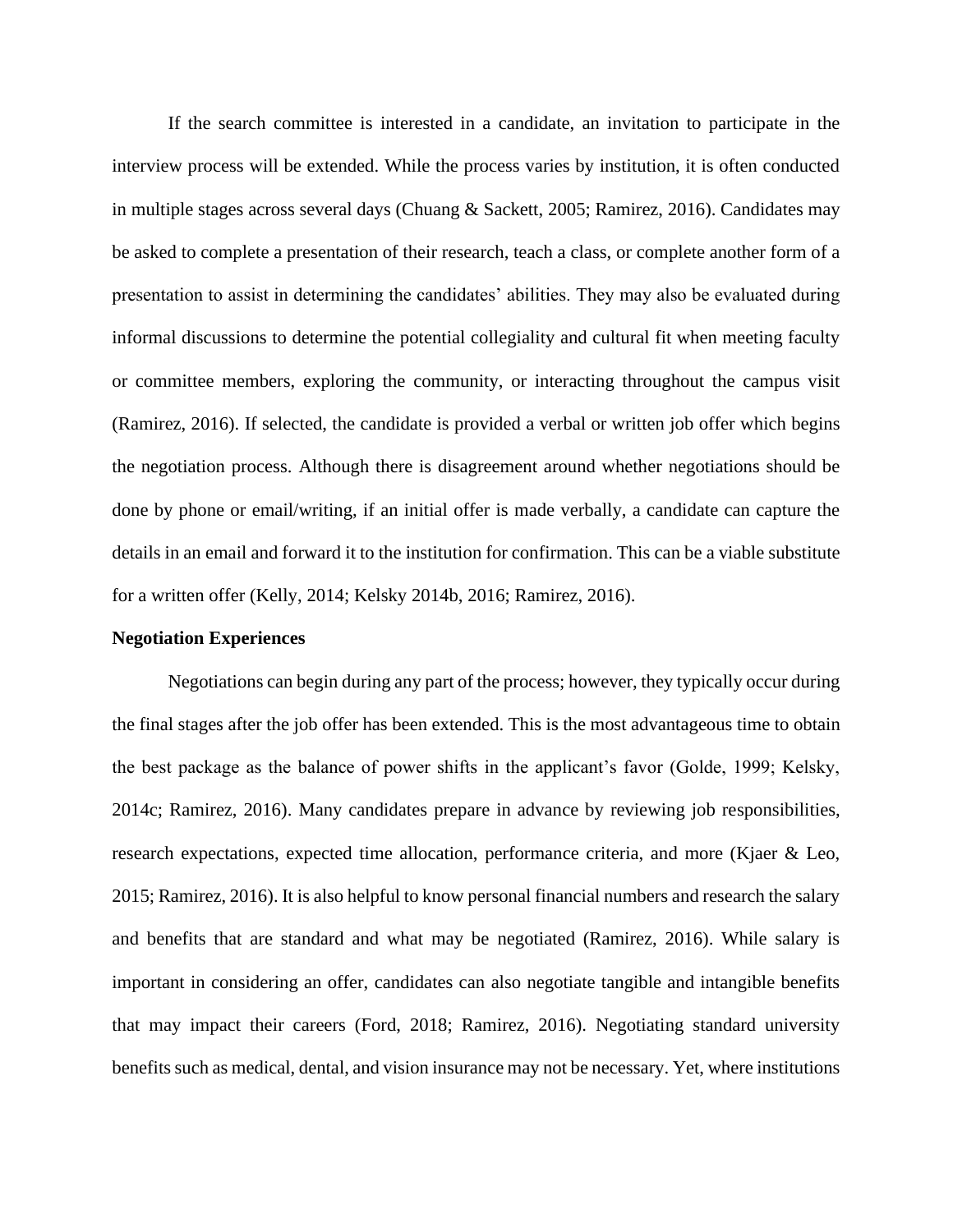face budget cuts and limited salary negotiations, institutional leaders may be able to offer other one-time or short-term financial benefits. These can reduce out-of-pocket expenditures for candidates such as house-hunting, moving expenses, and research stipends (Kjaer & Leo, 2015). Additionally, even though they may not be a part of the negotiation, it can be useful to identify intangible benefits (e.g., office or parking location, commute time, social fit, community resources) since these factors can affect the value or long-term experiences of a job and ultimately impact the decision to accept a position (Magnuson et al., 2009).

Ultimately, successful negotiations can help individuals begin their new jobs positively and demonstrate professionalism and collegiality. Responding to an offer too quickly or feeling pressured to do so may leave an individual with regrets. Warnke et al. (1999) recommends not accepting a position in less than seven days. Using this time to consult with a mentor, trusted advisor, or family members can be useful; it can provide time to craft an appropriate response including all requests, and ensure the response is professionally delivered. The response deadlines vary based on the needs of the departmental faculty and institution.

#### **Potential Biases in Hiring**

In addition to the typical stressors during the job negotiation process, a candidate may perceive biases that impact their experiences. In a transcendental phenomenology study examining the responses from nine faculty of color, Cartwright et al. (2018) found that underrepresented tenure-track applicants generally had supportive experiences during their interview processes. However, they also experienced disappointments related to discrepancies around the university's support of diversity, expectations placed on faculty of color to be the experts in diversity, internal conflicts between their desire to be authentic versus fitting in with the dominant culture, and their need to overcompensate for self-doubts or disadvantages. While all participants in that study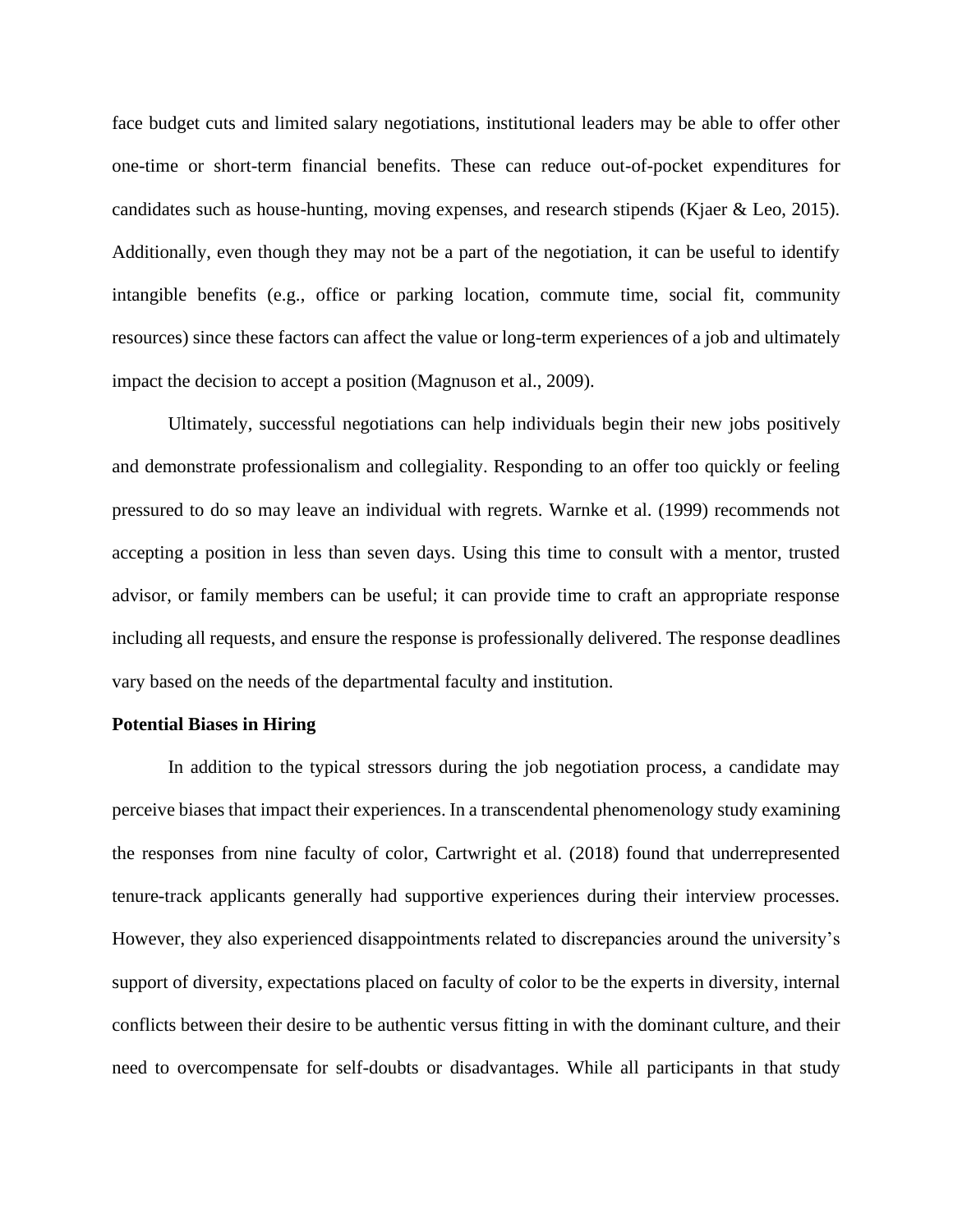experienced microaggressions during their interviews, no participant reported them to the department chair or search committee.

Furthermore, despite the qualifications and preparation of an applicant, Higdon (2013) suggested that possible biases can affect a candidate's hireability. Bertrand and Mullainathan (2004) discovered a significant racial inequality between African American and White participants applying for jobs based primarily on the sound of the applicant's name. Ndobo et al. (2018) determined that native-born applicants were preferred over immigrant applicants for positions that were considered prestigious. Milkman et al. (2015) noted gender discrimination was greater in higher-paid occupations. Similarly, Crothers et al. (2010) found that women have fewer options regarding salary, benefits, and promotion opportunities. Borders et al. (2011) reported that women and African American junior faculty members lacked mentoring which could impact their success as well.

While biases may be present within the job search process, additional research is needed to examine this further. Moreover, while the academic job search process is not new for counselor educators, the lack of research around job negotiation can impact the experiences of new and transitioning counselor educators and limit their mentorship and preparation support throughout the process. Therefore, the purpose of this study is to provide guidance and practical implications for new or transitioning counselor educators and their mentors to better understand the expectations and experiences around the job search, negotiation process, possible challenges or opportunities, and potential biases.

#### **Methods**

A mixed-methods study was designed to examine three key areas: counselor educators' academic job negotiation experiences, participant reflections, and potential hiring biases. These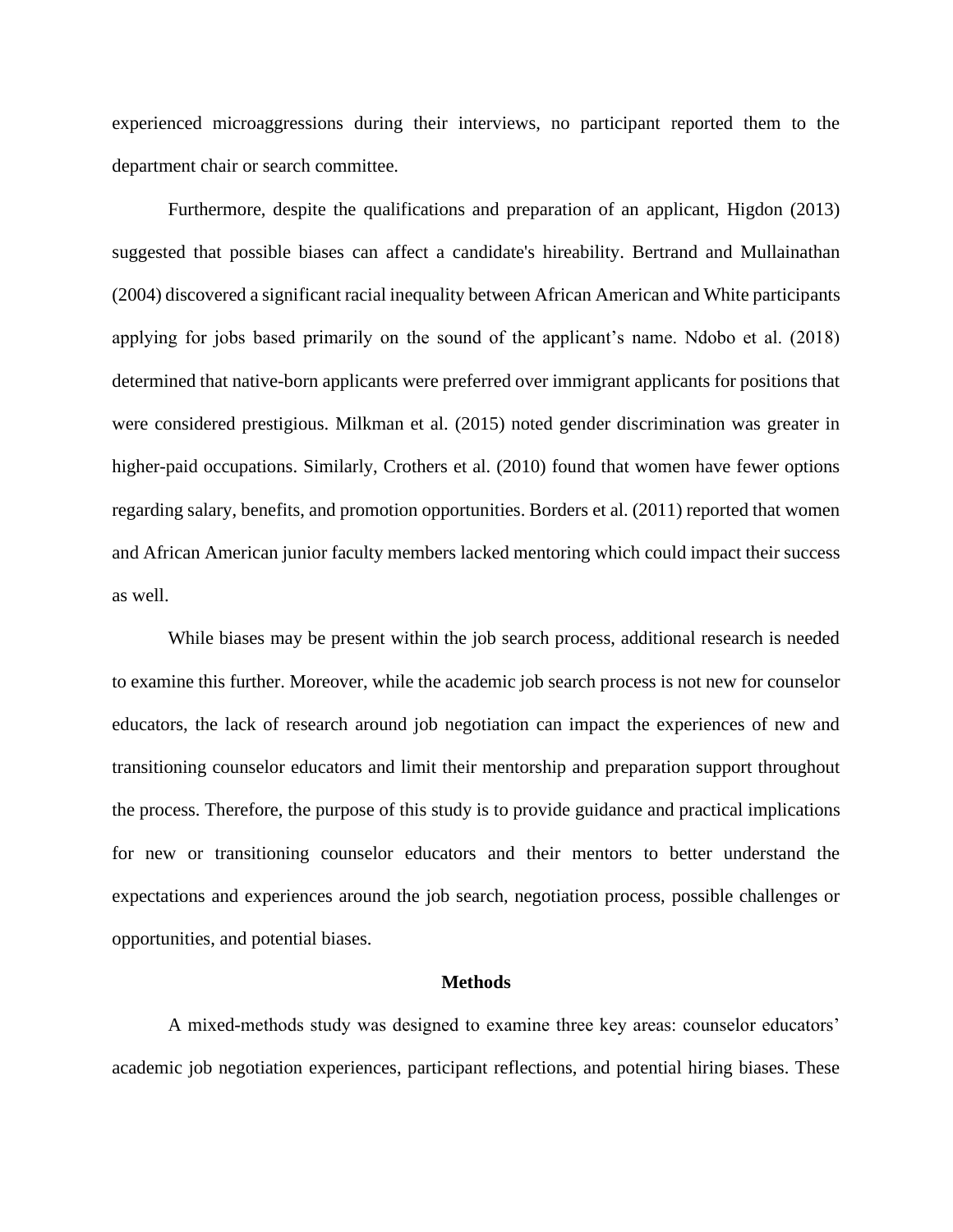three areas included a total of nine research questions. The first set of questions examined participant negotiation experiences: (a) What negotiation preparation strategies are most common? (b) What negotiation practices are typically used? and (c) What salary and benefits are most frequently negotiated? The next set of research questions addressed participants' reflections: (d) Did participants experience regrets during negotiations? (e) What were the participants' overall negotiation experiences? (f) Were participants satisfied with their final negotiated packages? (g) Did participants believe their negotiated package was comparable to other faculty at their institution and rank? and (h) Is there a relationship between the reflection variables? The final category explored potential hiring biases through a single research question: (i) Are there potential biases in hiring practices based on demographic group differences?

### **Participants**

After receiving institutional review board approval, recruitment was conducted through email posts to counseling faculty across the nation through a national counselor education listserv with hopes of reaching many counselor educators. The total population of counselor educators is estimated at approximately 3,000 full-time counselor educators based on the latest CACREP Annual Report (2018) reporting 2,817 full-time faculty from CACREP programs plus a margin for additional faculty at non-CACREP programs. After one initial and two follow-up email requests for participation, a convenience sample of 93 participants was obtained yielding a 10% margin of error with a 95% confidence interval. The email invitation recruited all those who had been offered a faculty position in counselor education regardless of whether or not they negotiated salary and benefits for their positions. Initially, 110 individuals clicked the invitation link, agreed to the informed consent, and began the survey; 93 participants completed the full survey in an average of 10 minutes and were included in the data analysis. Listserv recruitment does not allow for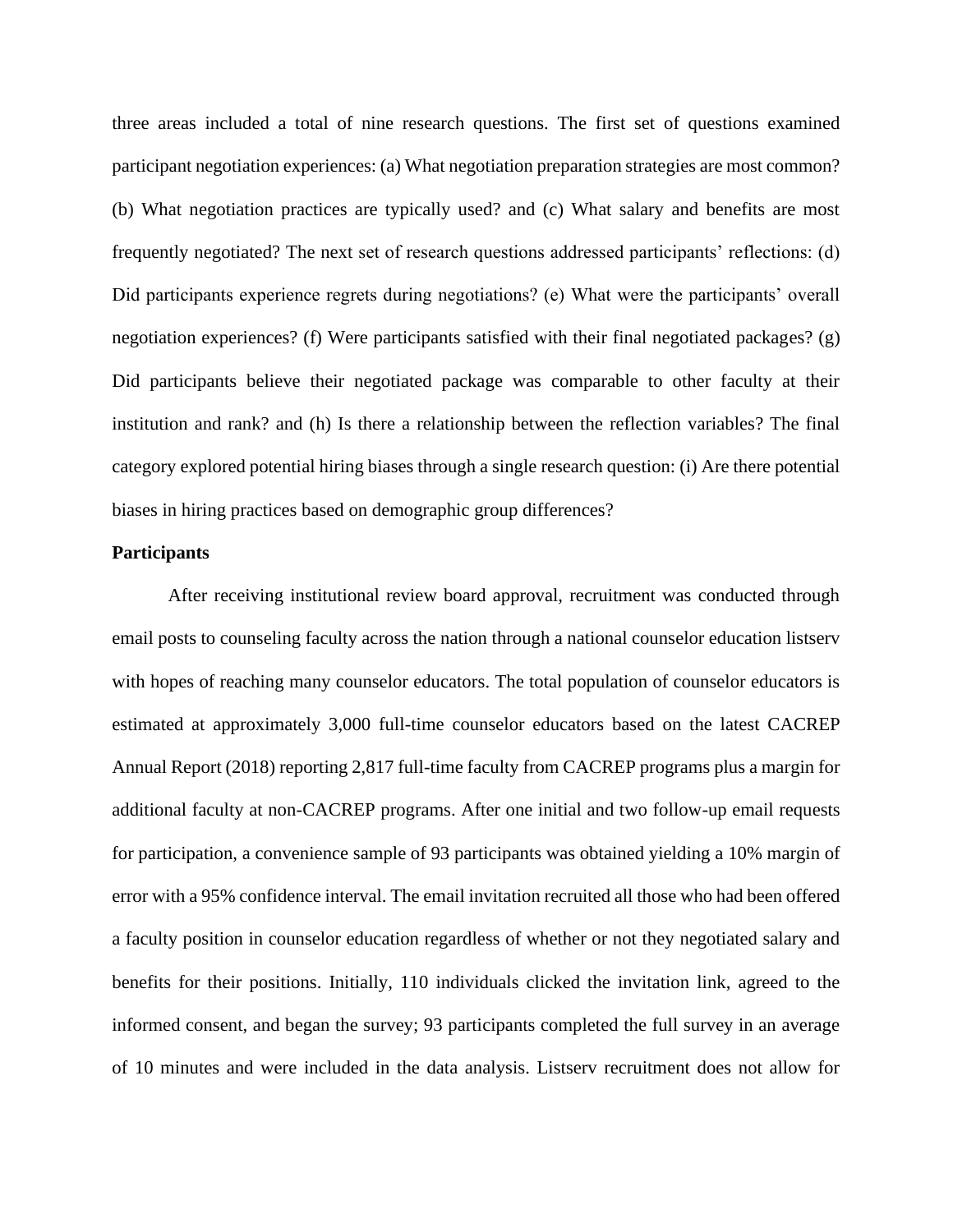calculating an accurate overall response rate based on the individuals who saw the invitation; however, 84% of the individuals who clicked the invitation link to review the informed consent did complete the survey in full (3% of the estimated total population of counselor educators). Although a convenience sample and listserv recruitment limit the generalizability of the study, the survey responses allow for an initial exploration of this topic within counselor education.

Of the 93 counselor educators who responded to the survey, there were 48 participants from the Southern region (SACES; 52%), 18 from the North Atlantic region (NARACES; 19%), 16 from North Central (NCACES; 17%), 8 from Western (WACES; 9%), and 3 from Rocky Mountain (RMACES; 3%). The distribution of regions is similar to the ACES membership distributions across the five regions with slight variations up to 5%. It was also comparable to the number of full-time CACREP faculty reported in each region in the CACREP Vital Statistics Report (2014) within 11% (*N* = 1,964): SACES (41%), NARACES (18%), NCACES (25%), WACES (9%), and RMACES (7%). Additionally, 77 participants identified as female (84%), 15 identified as male (16%); none identified as transgender. Racial backgrounds included 68 participants who identified as White (73%), 8 as Latinx (9%), 6 as African American (6.5%), 5 as Asian  $(5\%)$ , 5 as bi- or multi-racial  $(5\%)$ , and 1 as other  $(1\%)$ . This sample was somewhat representative of the full-time faculty gender reported by CACREP (2014) which also included more women (60%) than men (40%) and comparable racial background distributions: White (75%), Latinx (5%), African American (12%), Asian (4%), multi-racial (1.5%), and other (2.5%).

Furthermore, 50 participants were in public institutions (54%), 37 were in private (40%), 5 were in religiously affiliated (5%), and 1 reported being in another type of institution (1%). This is relatively comparable with the reported CACREP (2014) institution distributions ( $N = 284$ ) of public (68%) or private institutions (32% including for-profit, non-profit, and religiously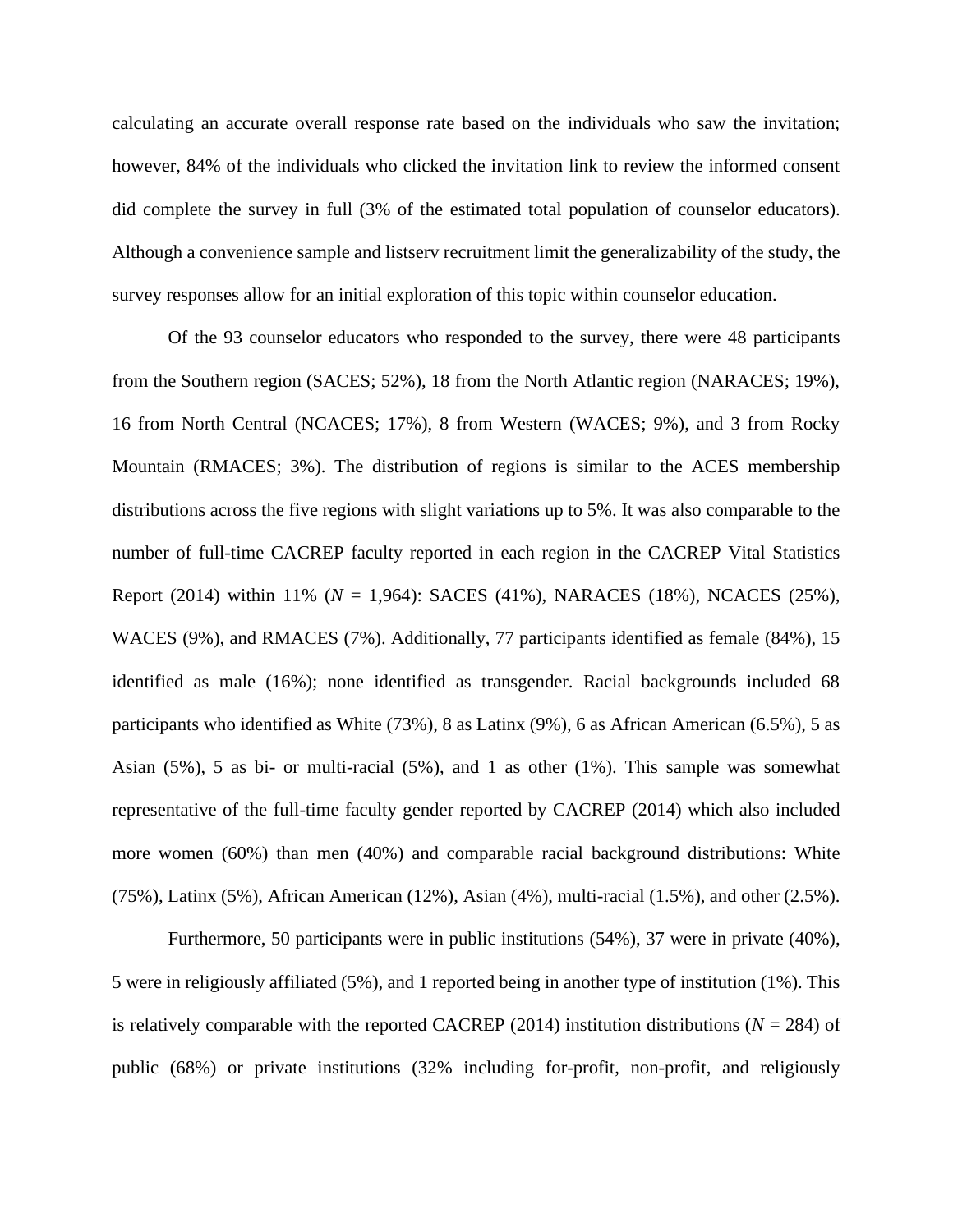affiliated). CACREP statistics for the remaining participant and program demographics were not available in the report. With respect to institutional classification, 49 participants were from a master's college or university (53%), with the remaining 43 from doctorate-granting research universities (46%), and 1 from a baccalaureate college (1%). The most frequent counseling faculty size, when accounting for department faculty in all counseling programs within the institution, was 5-9 (*n* = 47; 51%) followed by 1-4 (*n* = 17; 18%), 10-15 (*n* = 16; 17%), over 20 (*n* = 9; 10%), and 15-19 (*n* = 4; 4%). Faculty ranks included 65 assistant professors (70%), 8 associate professors  $(9\%)$ , 5 full professors  $(5\%)$ , 1 clinical professor  $(1\%)$ , and 14 reporting other titles  $(15\%; i.e.,$ adjunct, instructor, core faculty, lecturer, post-doctoral associate, visiting professor). Furthermore, 60 participants were in a tenure-track position (74%), 27 were in a non-tenure track position (29%), and the remaining 6 did not respond (6%). The academic year contracts included 60 participants on a 9-month contract or less (65%), 23 on a 12-month contract (25%), and 7 on a 10-11-month contract (7.5%); 3 did not answer (3%). The time participants spent in their current organizations varied; 45 participants spent one year or less (49%), 25 spent 2 to 3 years (27%), 11 spent 4 to 6 years (12%), 8 spent 7 to 12 years (9%), and 3 spent 13 or more years in their current organizations (3%). The years in *all* counselor education faculty positions included 27 participants who spent one year or less (29%), 20 who spent 2 to 3 years (22%), 25 who spent 4 to 6 years (27%), 20 who spent 7 to 12 years (22%), and 7 who spent 13 or more years in all faculty positions (8%).

#### **Research Design and Procedures**

Upon completion of the initial literature review and development of an online descriptive survey, the survey was reviewed for face and content validity by three counselor educators experienced with academic job negotiation and updated based on feedback before receiving institutional review board approval and sending it to participants via the listserv with adherence to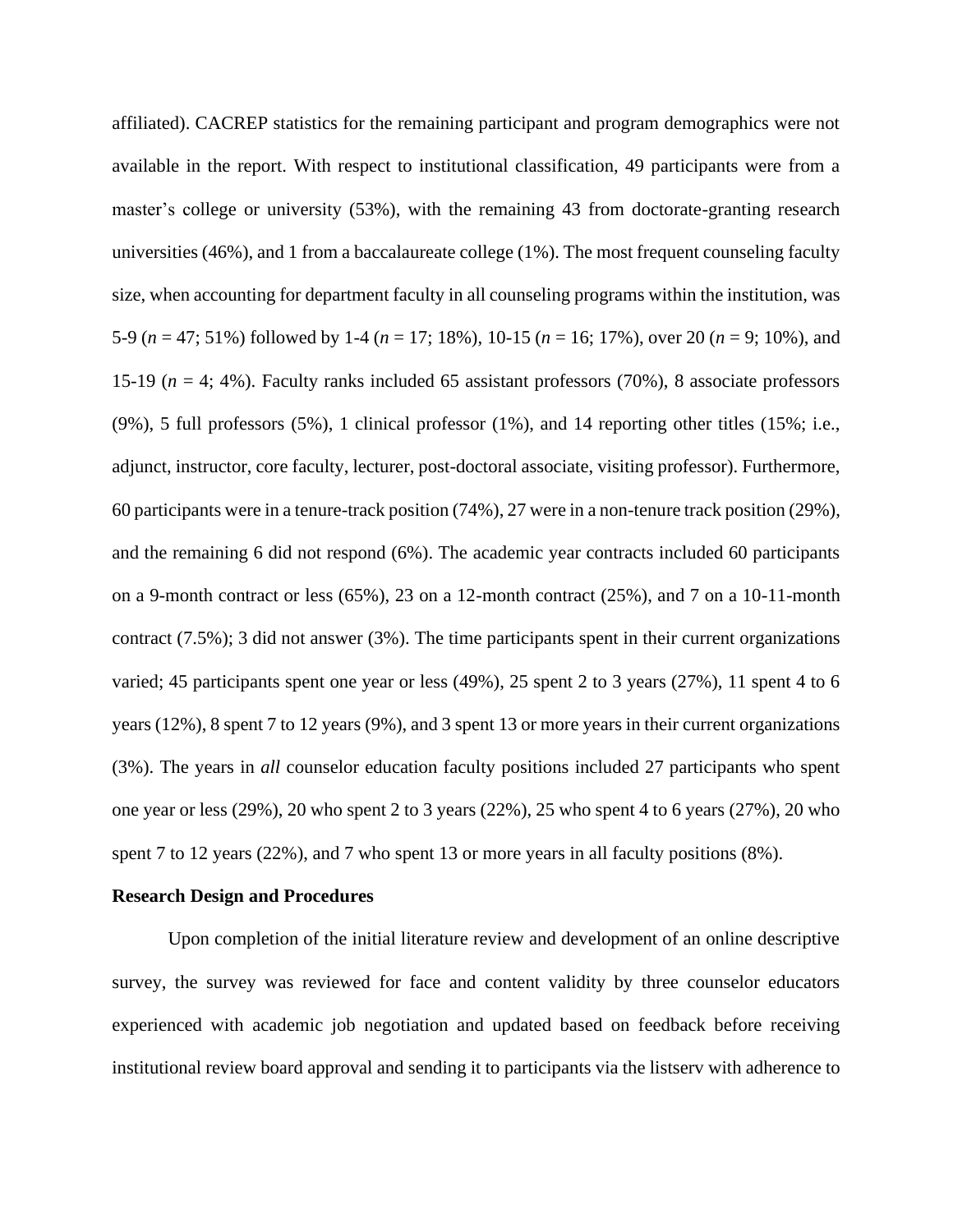the research standards published in the 2014 American Counseling Association Code of Ethics. This study used a mixed method embedded survey design. The primary data collection was the quantitative survey; the embedded qualitative elements were included to support and help clarify the primary data (Sheperis & Heiselt, 2017). This allowed participants to elaborate on their responses and add additional clarity to help interpret the research findings further through content analysis (Krippendorff, 2019; Neuendorf, 2017).

# **Instrument**

Relevant literature was limited on. academic job negotiations, with no existing instrument describing the experiences of job negotiation within counselor education. Therefore, a survey was developed for this study which focused on three areas: counselor educators' job negotiation experiences, reflections, and potential hiring biases. This survey was not developed as a formal assessment but rather a series of descriptive questions needed to better explore and understand this under-researched area. The questions developed were based on limited literature (Ford, 2018; Kelsky, 2014a, 2014b, 2016; Kjaer & Leo, 2015; Ramirez, 2016) and personal experiences with the negotiation process. To address the 9 research questions, the survey consisted of a total of 34 items that included 21 questions regarding participants' experiences with academic job negotiations and 13 demographic questions to help clarify their professional context and background. Some questions had multiple response items.

#### *Negotiation Experiences*

To examine participants' job negotiation experiences, one multi-select question addressed research question (a) asking what negotiation preparation strategies are most common among participants. Participants were asked to indicate if they prepared in advance of the negotiation by checking strategies used from a list of 13 items ranging from researching the department to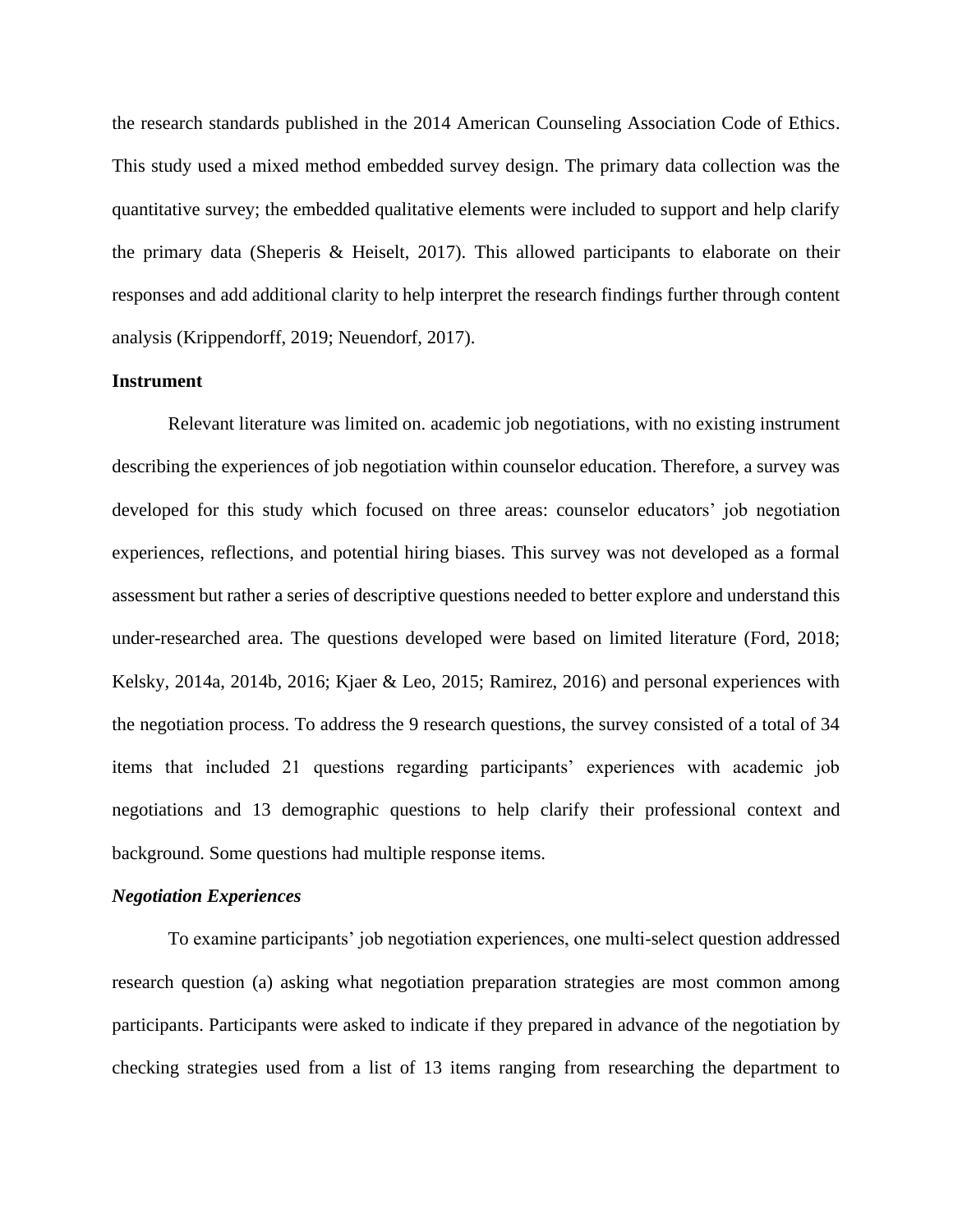practicing negotiation discussions with a mentor, colleague, or friend. Participants could also write in their own preparation activities. The next set of eight questions addressed research question (b) examining what negotiation practices are typically used. Several closed-ended items with a yes or no response inquired if participants negotiated salary or benefits for any academic job or their current job, if they ever negotiated with two or more institutions at the same time, if simultaneous negotiations resulted in an improved package, or if they began the negotiation process and then not taken the job; a follow-up question asked them to describe why they did not take the position. Two multiple-choice questions included the earliest the negotiation discussions began, ranging from before the initial interview to after the written job offer, and the primary negotiator for the institution which varied from a program coordinator to the provost. Another multi-select question addressed research question (c) exploring what salary and benefits are most frequently negotiated. The survey included a table of 31 salary and benefits (e.g., moving expenses, computer equipment, professional development, etc.) drawn from literature and faculty experiences. Participants indicated if each benefit was offered by the institution; if a change was requested (e.g., salary increase or teaching load decrease); and if their request was received in full, in part, or not at all. They were also able to add two additional benefits not listed. Finally, participants were asked what benefits were most important when considering if they would accept a position.

#### *Participant Reflections*

To address participants' reflections of their job negotiation experiences (research questions d-g), one multiple choice and three Likert-scale questions were used to quantify their responses. Qualitative questions were also asked to obtain narrative explanations of their quantitative responses. More specifically, for research question (d), participants responded to a multiple-choice question asking if they experienced regrets. Response options included: I should have made a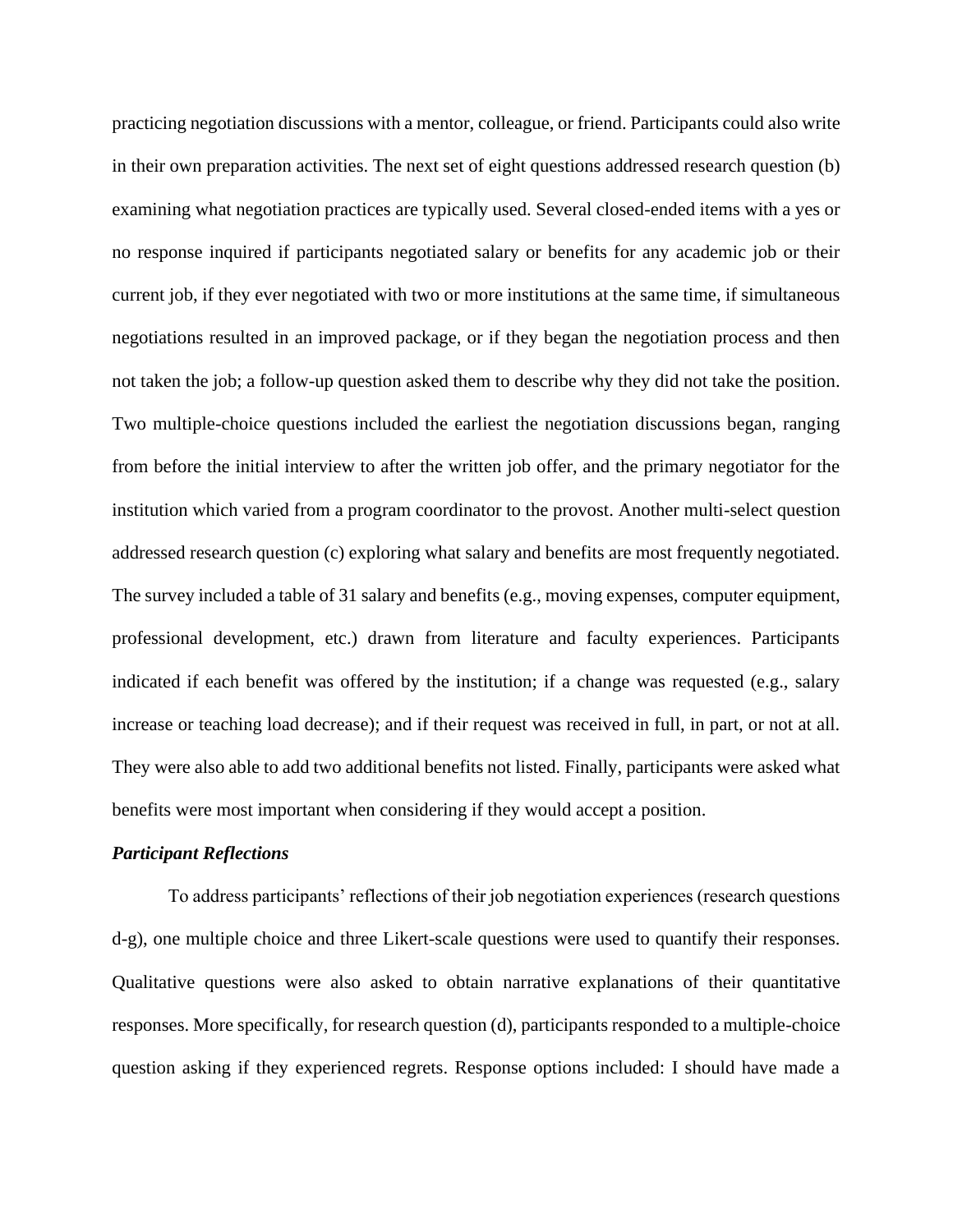request but did not, I should have requested more than I did, I should not have made a request, I am satisfied with my list of requests, and I did not make a request but I am fine with that. Participants were also asked "if you experienced any regrets please describe them" and a text box was provided. Additionally, a series of 5-point Likert scales were used to explore research questions (e) overall negotiation experiences; (f) satisfaction with the final negotiated package; and (g) if participants believed their negotiated packages were comparable to other faculty at their institution and rank. Following these questions, participants were asked to elaborate using a qualitative response: "Please describe why you had the positive or negative experiences you marked above," "please describe the reason you marked your satisfaction/dissatisfaction above," and "do you have other comments that impacted your experiences related to the job offer and/or job negotiation that would be helpful to know?" Research question (h) regarding the relationship between these reflection variables was analyzed using the responses to the questions above. Cronbach's alpha coefficient for the three Likert-scale items was 0.72, indicating acceptable internal consistency reliability for these three items exploring participants' negotiation experiences.

#### *Hiring Biases*

The final research question (i) explored potential hiring biases by examining demographic group differences. Questions included 13 demographic characteristics related to the individuals and their work environments. Participants were asked their gender, race, age, regional location, institution classification and type, number of counseling faculty within their department, current rank, the rank they entered their organization, tenure track status, length of their academic year contract, years in their current organization, and years in all counselor education positions.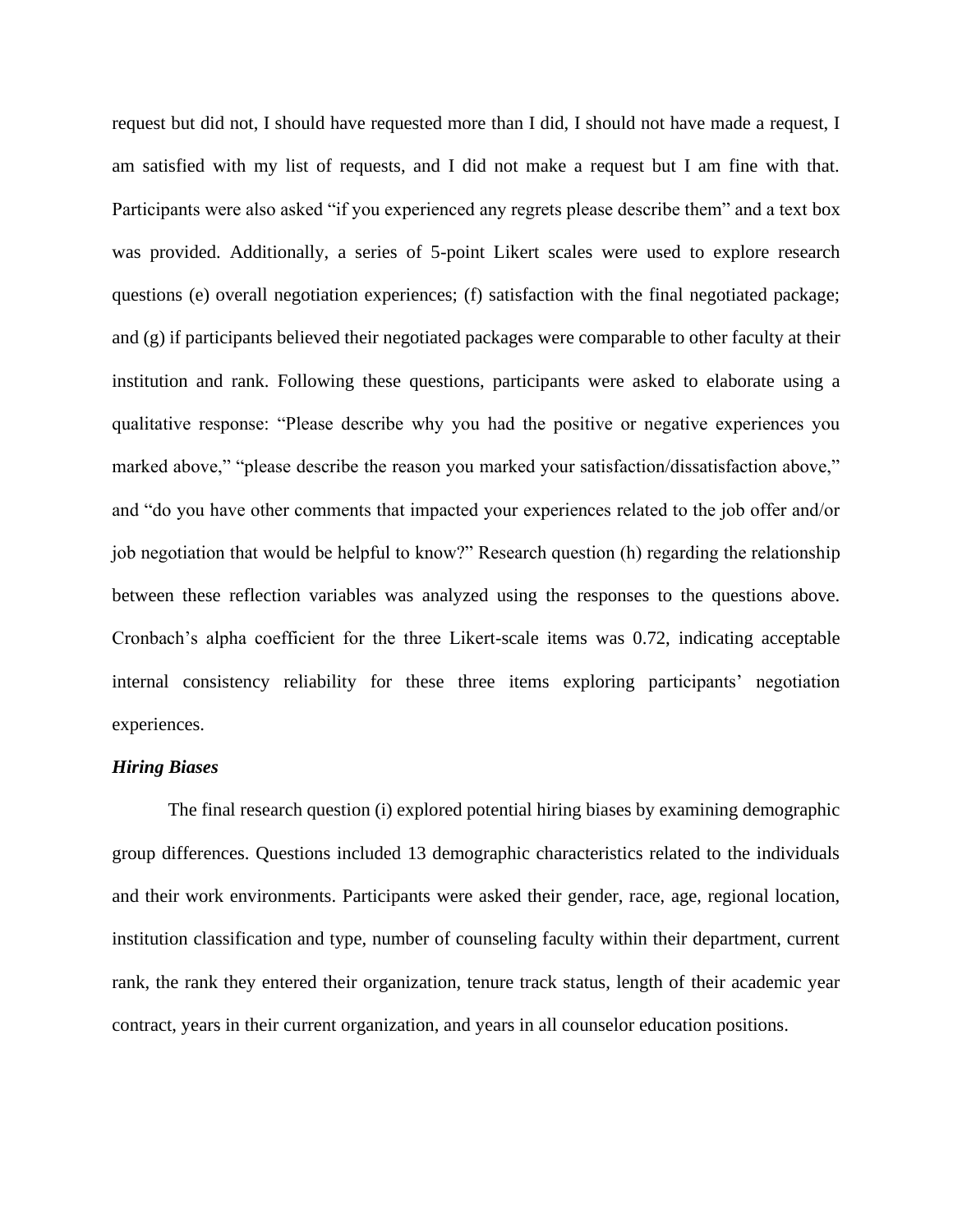# **Data Analysis**

The initial data was screened for completeness and the data analyses addressed the research questions. Although missing data was rare, a pair-wise deletion was used for missing data points on variables being analyzed. Descriptive statistics helped examine the demographics of participants and responses to multiple-choice questions. The negotiation experiences were analyzed using frequency analysis to identify the number and percentage of participants who used the listed preparation strategies, negotiation practices, or negotiated salary and benefits. Participant reflections were analyzed using frequency analysis for the multiple-choice and Likert-scale quantitative responses. Supporting narrative responses were examined and quantified using content analysis. Content analysis is an empirically grounded method for analyzing text data to provide meaning, understanding, and insight to researchers; it helps further clarify the quantitative data (Krippendorff, 2019; Neuendorf, 2017). The available narrative content was consensus-coded and categorized by themes by both researchers to ensure high intercoder reliability; those categories were then quantified by summarizing and counting the frequency of participant responses. Although a narrative question was asked related to levels of satisfaction, that question and related data were unavailable due to a technical issue with the survey software. A Spearman's rank correlation coefficient was used to examine the relationships between the Likert-scale reflective experience variables as the responses were not normally distributed. Finally, to identify potential hiring biases, chi-square and nonparametric t-tests were used to explore demographic group differences in negotiation experiences and participant reflections. Effect sizes using Cohen's *d* identified strong or meaningfully significant differences (above 0.8), moderate effects (above 0.5), or small effects (above 0.2; Grissom & Kim, 2005).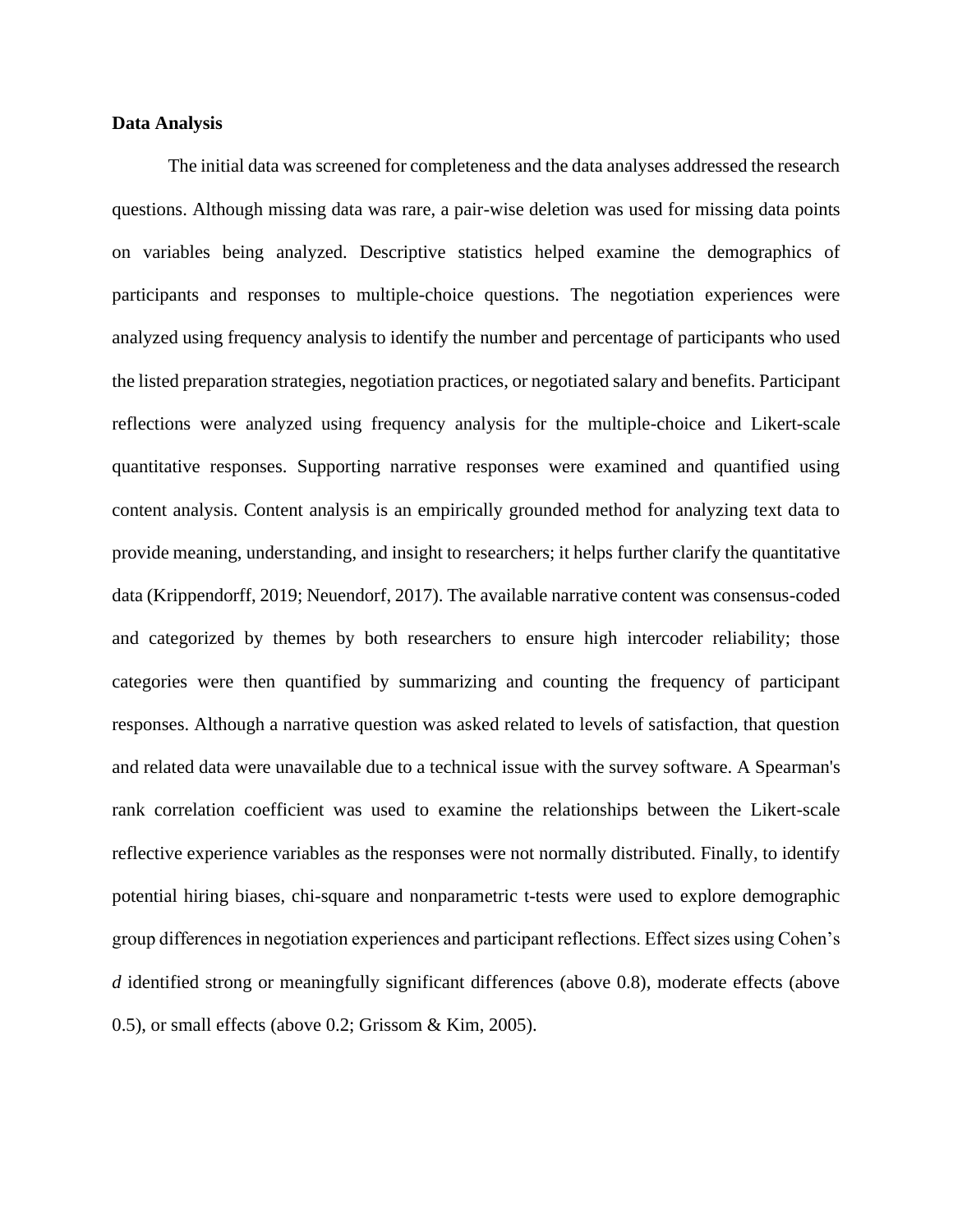#### **Results**

### **Negotiation Experiences**

### *Preparation Strategies*

Frequency analysis of yes/no responses or multi-select options were used to determine the common preparation practices of participants ( $N = 93$ ). When preparing for their negotiations, 74 participants consulted with a mentor (80%); however, only 40 researched potential negotiation strategies (43%), and 22 practiced the negotiation discussions with a mentor, colleague, or friend (24%). Additionally, 59 identified their minimum and ideal salaries in advance (63%) and 28 determined their minimum and ideal benefits including any that might be deal-breakers for them (30%). While 64 researched faculty salaries specific to that department, college, or institution (69%), 59 explored salaries using a general salary survey or website (63%). Furthermore, 39 researched benefits provided by the department or college (e.g., research and conference funding; 42%); and 49 explored benefits provided by the university (e.g., insurance, tuition waivers; 53%). Finally, 56 examined the cost of living for the area (60%); 53 identified the university needs and expectations regarding teaching, research, and service (57%); 43 visited the departmental, college, and/or university website to learn about opportunities (46%); and 11 visited a community website or resources to learn about off-campus benefits (12%). In the open comment box at the end of the survey, several participants responded to their positive preparation experiences. One participant noted, "I had an amazing mentor who helped me through the process. She told me what I should request and encouraged me to ask for more money. Without her, I probably would not have gotten as much as I did." Another participant shared,

Discussing the negotiation process with my mentor (from my doctoral program) was extremely helpful to calm my anxiety. She was able to tell me what her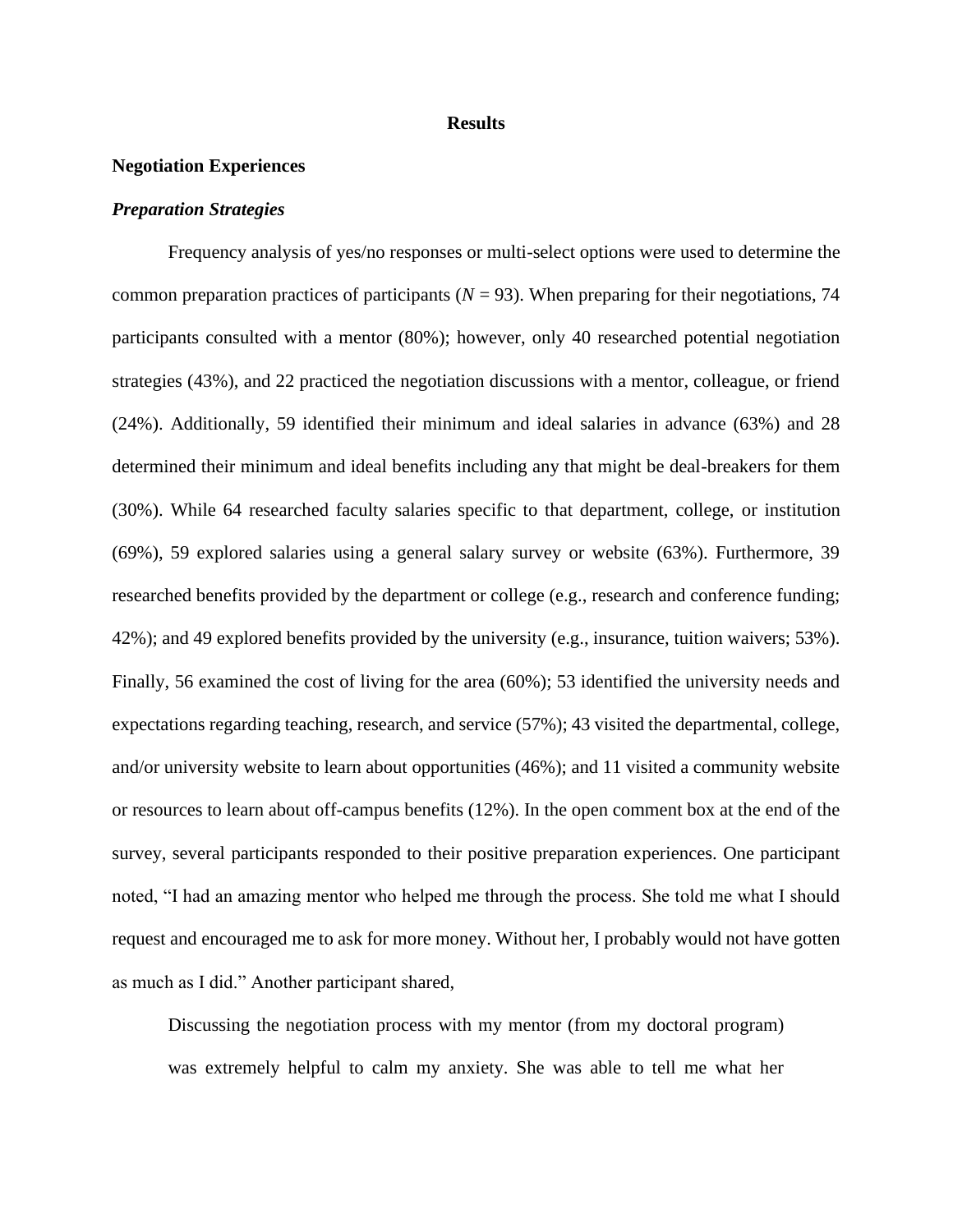university offered to incoming assistant professors, and how flexible they were in negotiation. This helped me compare my offer and consider what may be an appropriate counter-offer for the position I was hoping to accept.

Although several other participants mentioned the importance and impact of formal support from mentors in their doctoral programs, others highlighted the challenges of not having the support or mentors/peers who were so forthcoming with their experiences. One participant noted: "I hope this process could become one that is discussed more openly and honestly. Even some of my closest colleagues are reluctant to discuss their negotiation experiences. I think this leads to a sense of secrecy and uncertainty."

# *Negotiation Practices*

When asked about specific negotiation practices, 73 participants reported negotiating salary or benefits for their current academic job (79%), and 86 negotiated for any academic job (93%). Furthermore, 16 respondents negotiated with two or more institutions at the same time (17%); this could include a current institution where they renegotiated an existing position. Of these 16 participants, 12 responded that simultaneously negotiating with more than one institution did aid in their negotiation process and resulted in receiving an improved package (75%); the remaining 4 did not believe it affected their final package (25%). When exploring the earliest the negotiation process began for participants in their current jobs, 61 responded that they began negotiations after the verbal job offer (66%), followed by 8 who began negotiating after the written job offer (9%), 7 during the on-campus interview (8%), 5 during the initial interview (5%), 3 before the initial interview (3%), and 2 at another time (2%); 7 did not answer (8%). Furthermore, 33 negotiated with a department chair (35%), 32 with a college dean (34%), 6 with a provost (6%), 4 with a program coordinator (4%), 4 with a human resource representative (4%), and 6 with another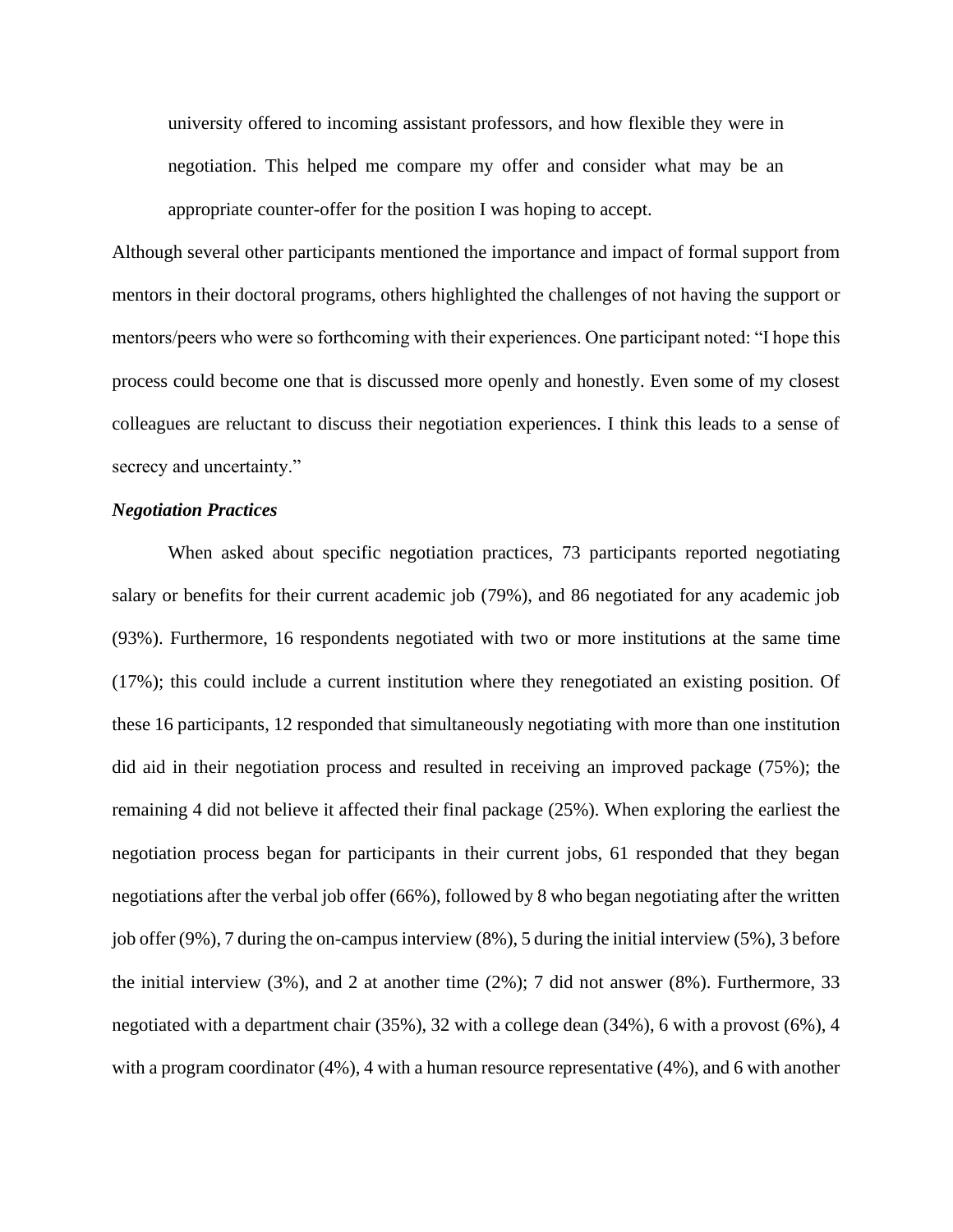individual (vice president of academic affairs, university president, associate dean, or director; 6%); 7 did not answer (8%).

### *Salary and Benefits Negotiated*

A frequency analysis was used to identify the most negotiated salary and benefits. Although salary and many benefits were offered initially by their institutions, participants reported whether they requested a change during their negotiation process. The most requested changes included 71 who requested a change in salary (76%); 33 in moving expenses (35%); 29 in computer equipment, printer, or peripherals (31%); 28 in professional development opportunities and funding (30%); 27 in graduate assistant support (29%); 27 in computer software (29%); 25 in initial course releases (27%); and 25 conference travel funding (27%). There were 24 other listed benefits where less than 25% of participants requested a change. Some of those benefits were standard university benefits that may not be negotiable; others were negotiable items that went unrequested. Table 1 includes a list of salary and benefits ordered by the number of participants requesting a change for each item. The table also includes the salary and benefits offered by the institution and whether the requested salary or benefits were received in full, in part, or not at all. Not included in the table were items where five percent or fewer participants requested a change in additional benefits. They included (percentage initially offered by the institution): personal medical insurance (96%), personal dental insurance (90%), personal vision insurance (88%), personal life insurance (87%), spousal medical, dental, vision, and life insurance (69%), tuition waiver for self (58%), tuition waivers for spouse or children (53%), wellness benefits (gym access, trainers, massage; 40%), parking privileges near the office (32%), teaching abroad funding support (11%), and childcare support (1%).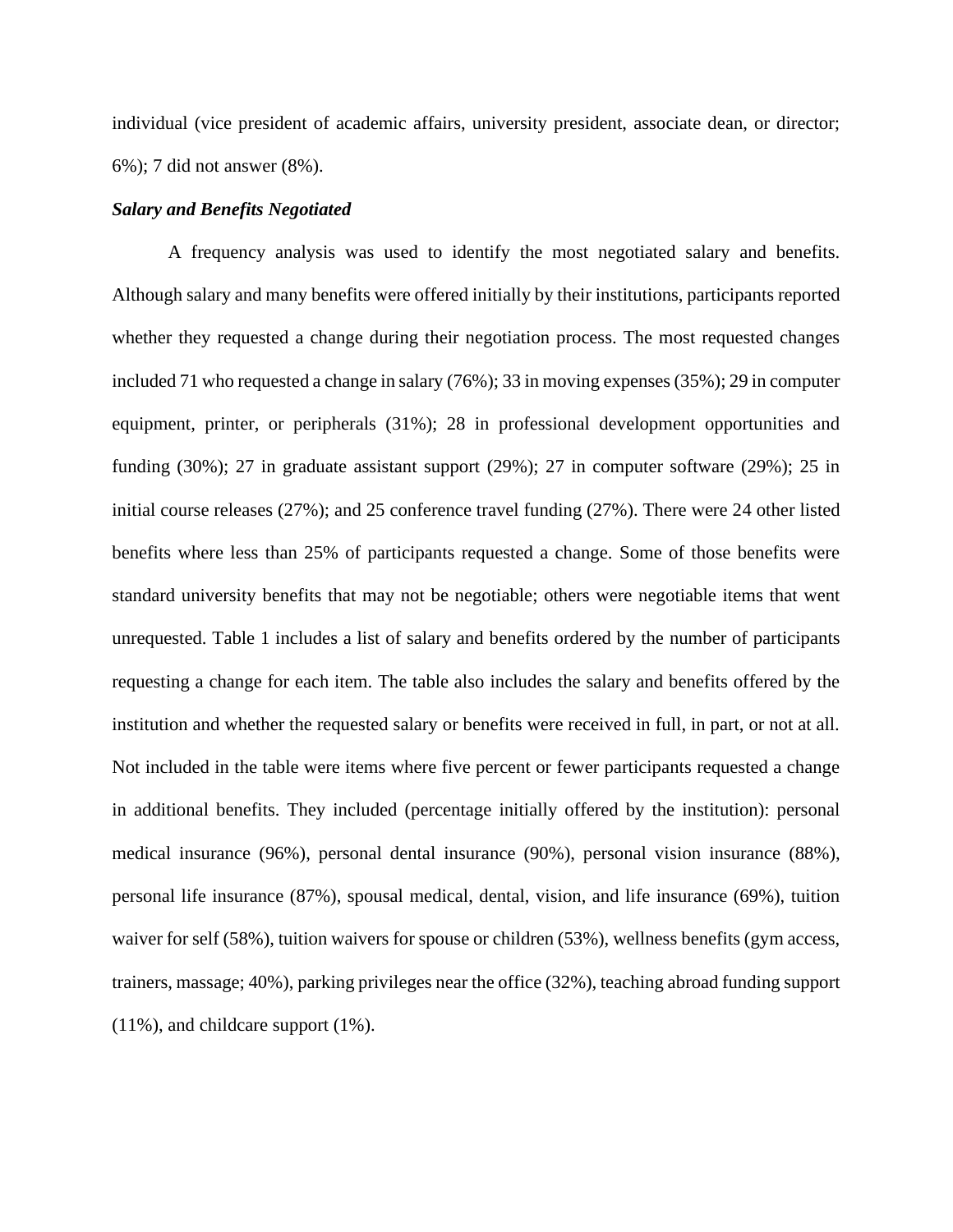# **Table 1**

|  |  | Requested Benefits Ordered by Number and Percentage of Participants Requesting a Change |  |  |
|--|--|-----------------------------------------------------------------------------------------|--|--|
|  |  |                                                                                         |  |  |

| <b>Academic Job Benefits</b>                       |                  |      |                |      | Request          |                  | Request          |                | Request          |                |
|----------------------------------------------------|------------------|------|----------------|------|------------------|------------------|------------------|----------------|------------------|----------------|
|                                                    | Offered by       |      | Requested      |      | received         |                  | received         |                | not              |                |
|                                                    | institution      |      | change         |      | in full          |                  | in part          |                | received         |                |
|                                                    | $\boldsymbol{n}$ | $\%$ | n              | $\%$ | n                | $\%$             | $\boldsymbol{n}$ | $\%$           | $\boldsymbol{n}$ | $\%$           |
| Salary                                             | 72               | 77   | 71             | 76   | 19               | 20               | 32               | 34             | 20               | 22             |
| Moving expenses                                    | 52               | 56   | 33             | 35   | 10               | 11               | 11               | 12             | 12               | 13             |
| Computer equipment, printer, etc.                  | 71               | 76   | 29             | 31   | 15               | 16               | 5                | 5              | 9                | 10             |
| Prof development and funding                       | 79               | 85   | 28             | 30   | 9                | 10               | 8                | 9              | 11               | 12             |
| Graduate assistant support                         | 33               | 35   | 27             | 29   | 6                | 6                | 10               | 11             | 11               | 12             |
| Computer software                                  | 64               | 69   | 27             | 29   | 15               | 16               | 8                | 9              | $\overline{4}$   | $\overline{4}$ |
| Initial course release(s)                          | 40               | 43   | 25             | 27   | 13               | 14               | $\overline{4}$   | $\overline{4}$ | 8                | 9              |
| Conference travel funding                          | 70               | 75   | 25             | 27   | $\overline{4}$   | $\overline{4}$   | 11               | 12             | 10               | 11             |
| Time towards tenure                                | 27               | 29   | 22             | 24   | 7                | 8                | 5                | 5              | 10               | 11             |
| Research time, support, and funding                | 42               | 45   | 21             | 23   | 3                | 3                | $\tau$           | 8              | 11               | 12             |
| Promotion and tenure opportunities                 | 66               | 71   | 20             | 22   | 5                | 5                | 8                | 9              | $\overline{7}$   | $8\,$          |
| Specific long-term teaching load                   | 56               | 60   | 18             | 19   | 5                | 5                | $\overline{4}$   | $\overline{4}$ | 9                | 10             |
| House-hunting expenses                             | 13               | 13   | 17             | 18   | 5                | 5                | $\mathbf{1}$     | $\mathbf{1}$   | 11               | 12             |
| Office location, view, or furnishings              | 38               | 41   | 14             | 15   | 6                | 6                | $\overline{4}$   | $\overline{4}$ | $\overline{4}$   | $\overline{4}$ |
| Summer/winter teaching                             | 69               | 74   | 13             | 14   | 9                | 10               | $\mathbf{1}$     | $\mathbf{1}$   | 3                | 3              |
| Job duties or assignments                          | 33               | 35   | 12             | 13   | $\overline{2}$   | $\overline{2}$   | 5                | 5              | 5                | 5              |
| Formal mentorship                                  | 44               | 47   | 10             | 11   | $\overline{2}$   | $\overline{2}$   | 3                | 3              | 5                | 5              |
| Spousal support                                    | $\tau$           | 8    | 9              | 10   | $\boldsymbol{0}$ | $\boldsymbol{0}$ | 3                | 3              | 6                | 6              |
| Delayed start date                                 | 11               | 12   | $\overline{7}$ | 8    | $\overline{2}$   | $\overline{2}$   | $\mathbf{1}$     | $\mathbf{1}$   | $\overline{4}$   | $\overline{4}$ |
| Retirement benefits with employer<br>contributions | 83               | 89   | 6              | 6    | $\overline{2}$   | $\overline{2}$   | $\boldsymbol{0}$ | $\overline{0}$ | $\overline{4}$   | $\overline{4}$ |

*Note*. Although the salary was likely offered by all institutions, those who did not indicate it was

offered did indicate they made a salary request  $(N = 93)$ .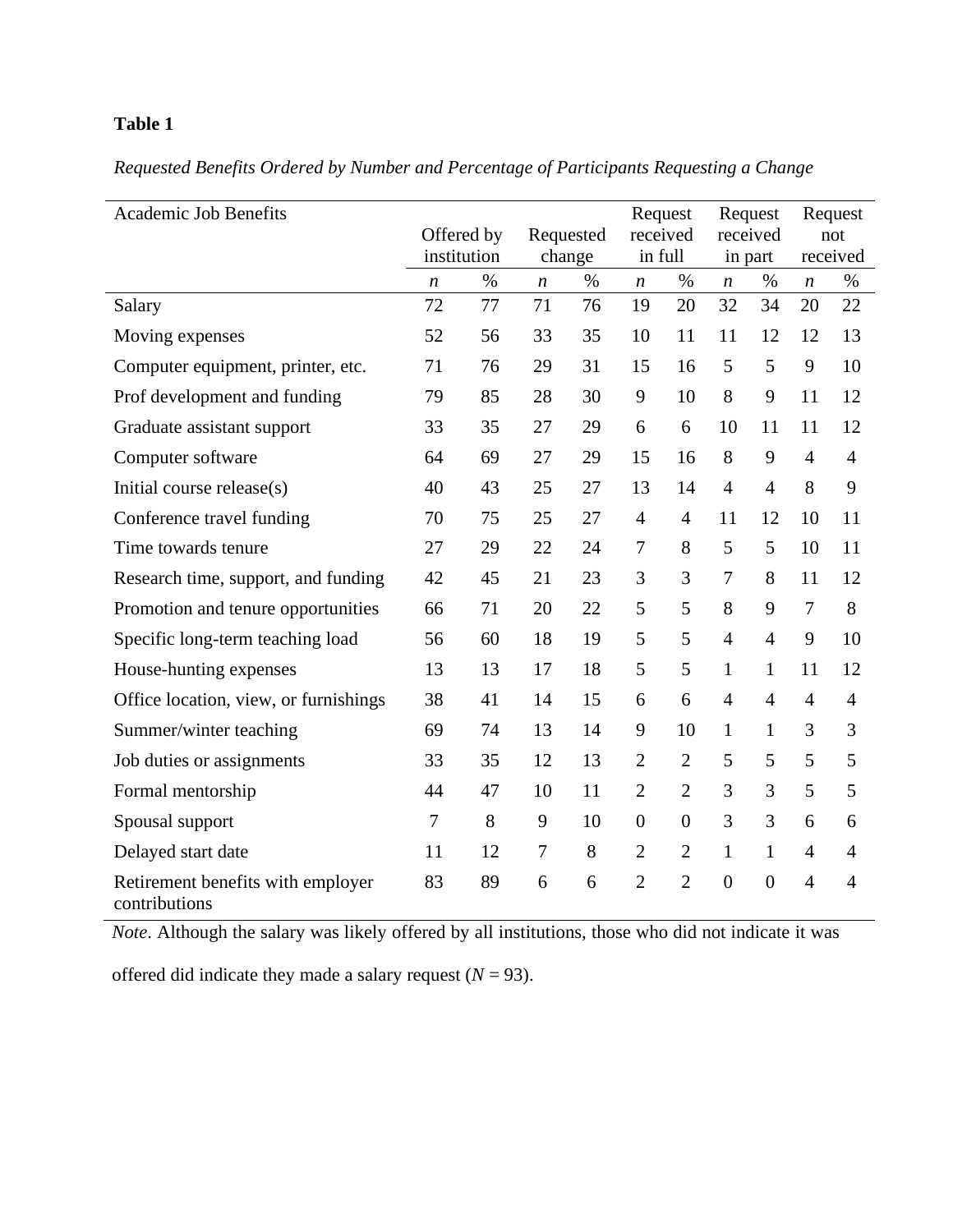# **Participant Reflections**

Prior to beginning their negotiations, 64 participants in this study indicated that they experienced anxiety or fear about the negotiation process (69%), and only 21 experienced confidence in preparing for their negotiations (23%). While it was common for participants to experience anxiety, fear, and/or lack of confidence, some felt it was exaggerated by pressure from advisors or others. For example, one participant shared "My advisor always admonished us to take the first job offered to us. I'd have liked to have had other models to choose from." Another shared "I was pressured to find a position which limited my choices. Even though the position and the institution wasn't ideal, I couldn't walk away. I do believe this impacted my experience."

# *Regrets*

When participants were asked about regrets, 53% of the participants indicated they did have regrets, which included 16 stating they should have made a request but did not (17%) and 33 regretting that they should have requested more than they did (35%). Conversely, 38 were satisfied with their requests (41%), 5 did not make a request but were content with not doing so (5%), and 1 did not answer (1%). None of the participants regretted making a request and two participants added a comment that they were just happy to be offered a job. Utilizing a content analysis to quantify participant comments, the most expressed regrets were not asking for a higher salary (*n* = 14) or specific benefits (*n* = 10) and not obtaining the offer in writing (*n* = 5). Other participant regrets included being unprepared for the negotiations  $(n = 3)$ , being told nothing was negotiable  $(n=3)$ , not inquiring about specific responsibilities or tenure requirements  $(n=2)$ , and not making it clear they were interviewing between institutions and needed more decision time  $(n = 2)$ .

#### *Overall Negotiation Experiences*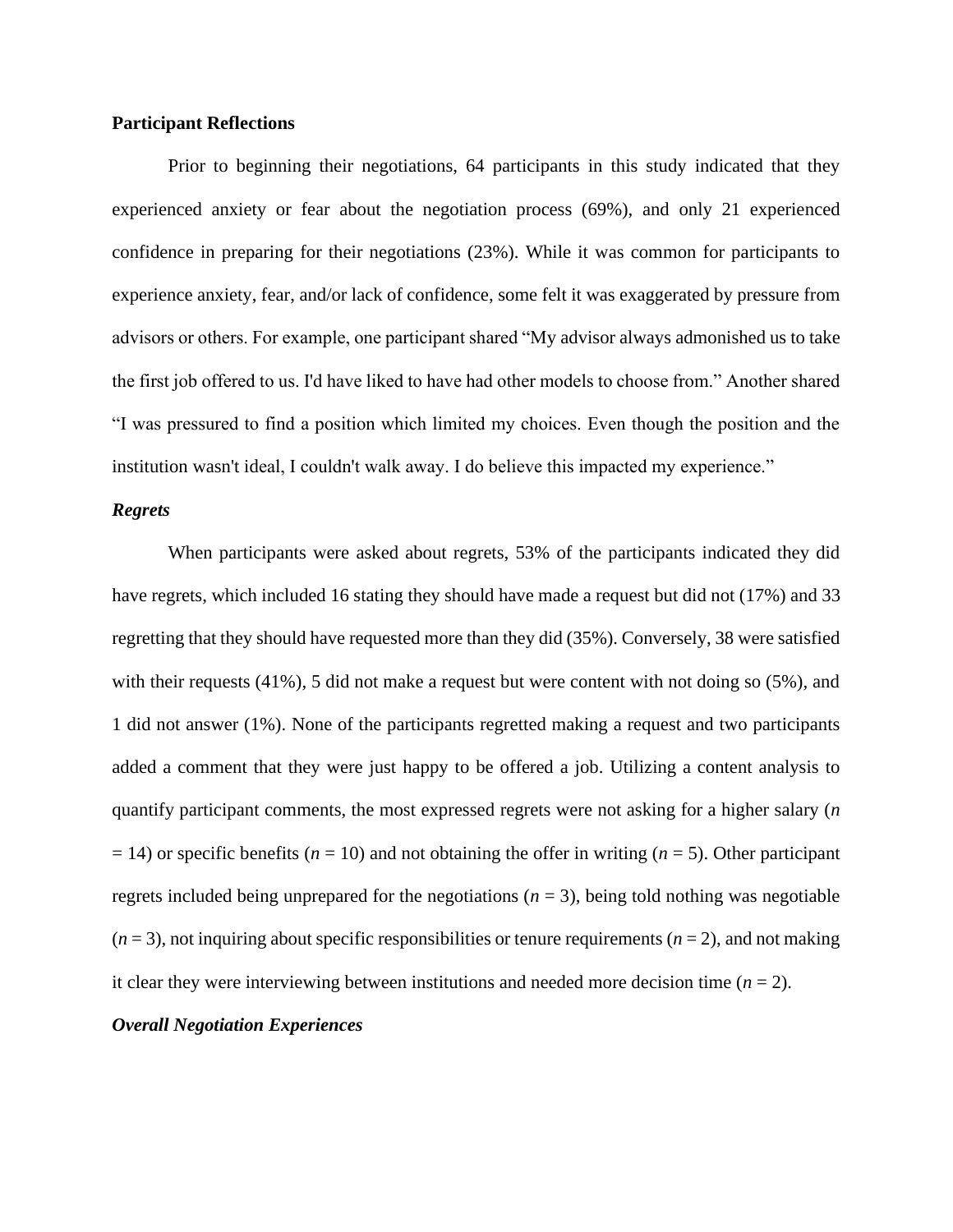Participants' overall experiences of the negotiations were measured on a 5-point Likert scale ranging from 1 (*very positive*) to 5 (*very negative*) with a mean of 2.17 ( $SD = 1.01$ ). A majority had positive experiences including 26 who rated their experiences as very positive (28%) and 35 as somewhat positive (38%). While 23 experienced both positive and negative aspects (25%), only 5 reported their negotiation experiences as somewhat negative (5%) or 3 as very negative (3%); 1 participant did not answer (1%). Content analysis of the qualitative responses revealed that those who felt the experience was positive shared that they received a fair offer based on their requests  $(n = 23)$ , negotiated easily with supportive leaders  $(n = 22)$ , felt prepared and empowered ( $n = 5$ ), were happy to get the job offer ( $n = 5$ ), felt valued and supported ( $n = 4$ ), enjoyed engaging with faculty  $(n = 1)$ , gained clarity about job expectations  $(n = 1)$ , and learned from the experience  $(n = 1)$ . One participant shared a positive experience that she felt reassured during the negotiation process: "When I started my conversation with the Provost, I told her that I was very nervous about the process. She was wonderful and stated that women in general don't do this and that they need to do it more." Another participant indicated the value of communicating in writing: "negotiations primarily took place over e-mail. This was helpful to me because I find it easier to advocate for my needs when it is not instantaneous communication such as in person or over the phone." Participants also reported negative aspects including feeling nervous and/or unprepared to negotiate  $(n = 10)$ , disappointed in not receiving the requested salary or benefits  $(n \geq 10)$  $= 8$ ); pressured to make a quick decision and/or move ( $n = 5$ ), conflicted by miscommunication issues ( $n = 5$ ), disempowered or undervalued by leaders ( $n = 4$ ), deceived by not getting what was verbally promised  $(n = 4)$ , limited with a non-negotiable offer  $(n = 3)$ , and stressed from an annual appointment rather than longer-term contract  $(n = 1)$ .

# *Satisfaction with the Negotiated Job Package*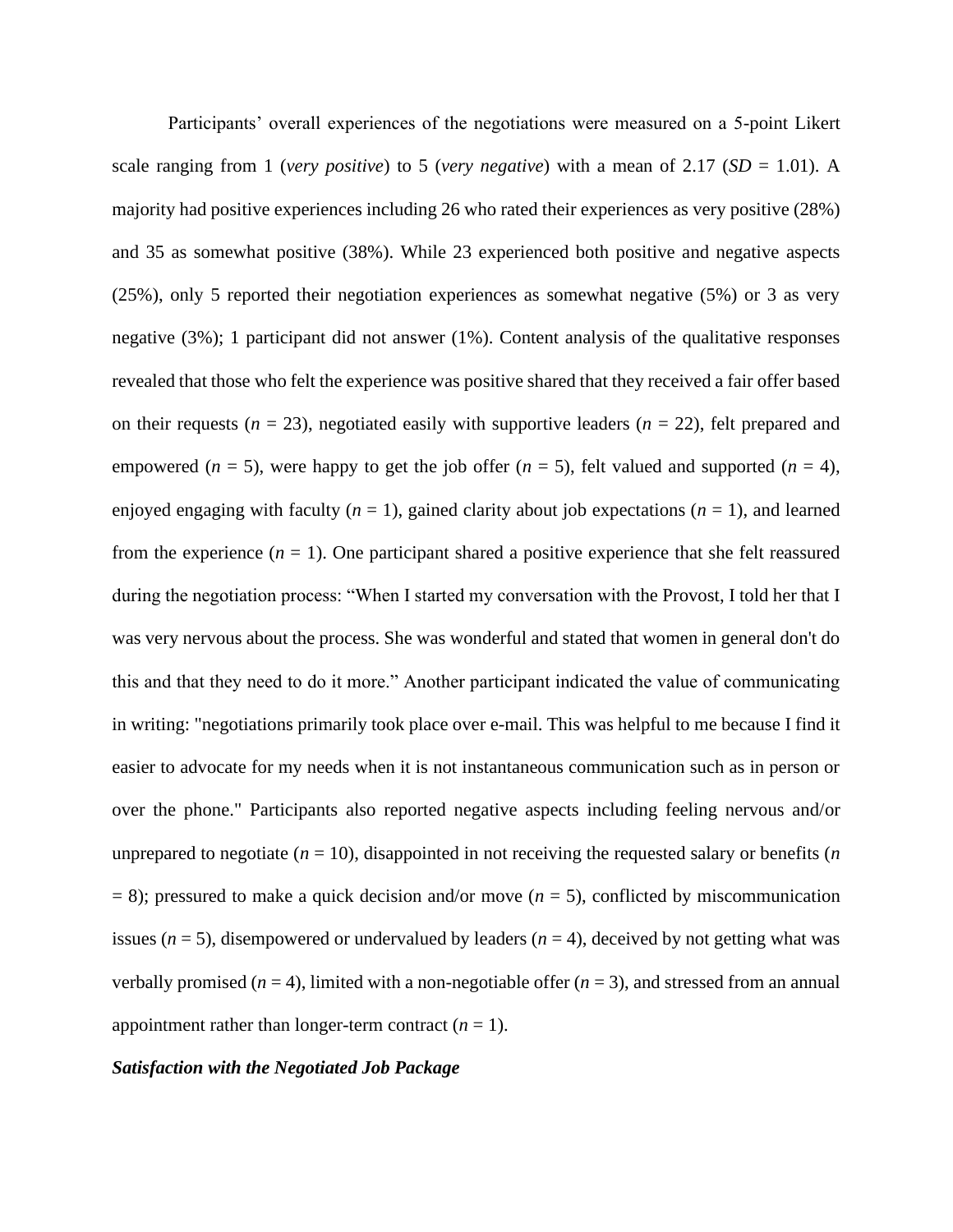The levels of satisfaction with the final negotiated job package corresponded similarly. On a 5-point Likert scale ranging from 1 (*very satisfied*) to 5 (*very unsatisfied*), the mean was 2.05  $(SD = 0.93)$ . Most were satisfied with 24 participants reporting feeling very satisfied (26%), 51 somewhat satisfied (55%), 10 neutral (11%), 5 somewhat unsatisfied (5%), and 3 very unsatisfied (3%). Participant qualitative responses to satisfaction were unavailable due to a technical issue with the survey software. However, in the final comments, one participant shared:

IT'S NOT ABOUT THE MONEY! I interviewed at places that offered a LOT more money than where I am at. But they did not accept the fact that I am a professional hybrid of a school counselor, play therapist and MFT.... So I took the lowest offer at a school where I was hired BECAUSE I was a hybrid…. I can hear some folks saying you can't raise a family on good feelings, but for me, it's worth it. IT'S NOT ABOUT THE MONEY.

### *Perceptions of Negotiated Job Package Compared to Other Faculty*

When asked if they believed their negotiated job package was comparable to other faculty at their same rank, participants responded on a 5-point Likert scale ranging from 1 (*much better than others*) to 5 (*much less than others*) with a mean of 2.93 (*SD* = 1.01). Responses included 7 participants who felt their final package was much better than others (8%); 23 felt it was somewhat better (25%), 37 felt it was equivalent (40%), 19 felt it was somewhat less comparable (20%), 6 felt it was much less compared to others  $(6\%)$ , and 1 did not answer  $(1\%)$ . One participant's favorable experience was noted in his final comments when he admitted he needed to "balance 'not appearing greedy' with 'getting what I wanted and perceived as my worth'…. I feel really lucky and blessed to be where I am, doing my 'dream job', and being fairly compensated." However, another participant believed the process was unfair when he shared,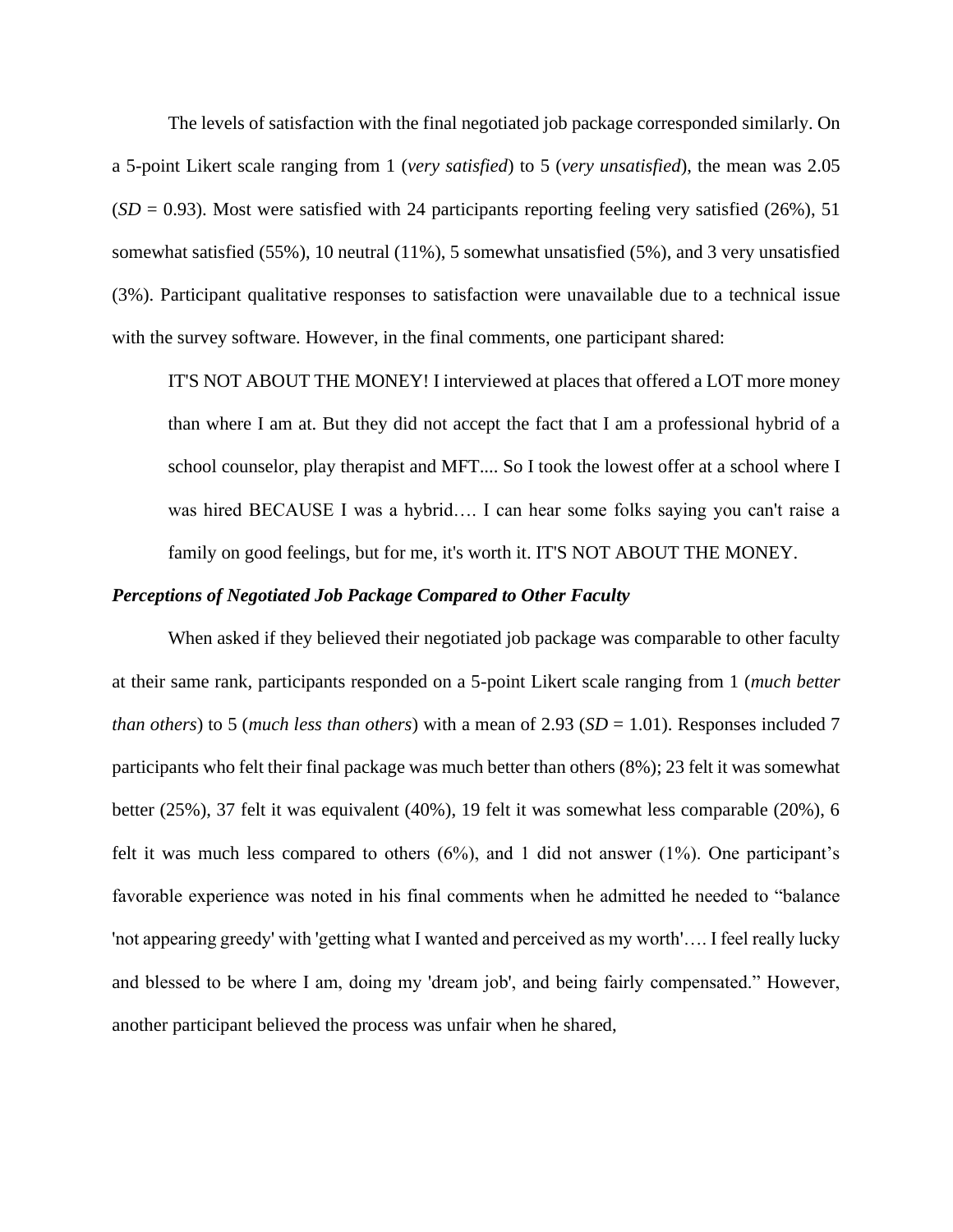Some items were told to me as being absolutely non-negotiable. This was very discouraging. Even more discouraging was later learning that others who [were] hired at the same time as me were able to negotiate. This made me wonder if perhaps there were personal variables within me that made me less willing or able to negotiate, or if perhaps I was being treated unfairly by administration.

#### *Relationships between Reflective Experiences*

As expected, Spearman correlations revealed moderate positive correlations between participants' satisfaction with their final negotiated job package and their overall positive experiences ( $r_s = .48$ ,  $p < 0.001$ ); between their levels of satisfaction and beliefs that their package was comparable to others at their rank ( $r_s = .50$ ,  $p < 0.001$ ); and between participants overall favorable experiences and beliefs their package was comparable to others ( $r_s = .39$ ,  $p < 0.001$ ).

#### **Potential Hiring Biases**

Finally, potential hiring biases were explored through examining demographic group differences. A dichotomous scale was created for the demographic independent grouping variables (i.e., gender, race, years in counselor education, tenure-track, institution type, and institution classification) maintaining a sample size for each group that would yield reliable results. Chisquare analyses were run for categorical dependent variables (i.e., fear/anxiety, confidence, consulted a mentor, practiced negotiating, requested a salary increase, or received a requested salary change in part or in full). There were no significant mean differences noted with a significance cutoff of  $p = 0.05$ . Mann-Whitney U non-parametric independent t-tests were run for each dependent variable measuring participant reflections using Likert-type responses as they were not normally distributed. There were significant group differences in only one variable with a moderate effect size: the levels of satisfaction between tenure-track and non-tenure-track faculty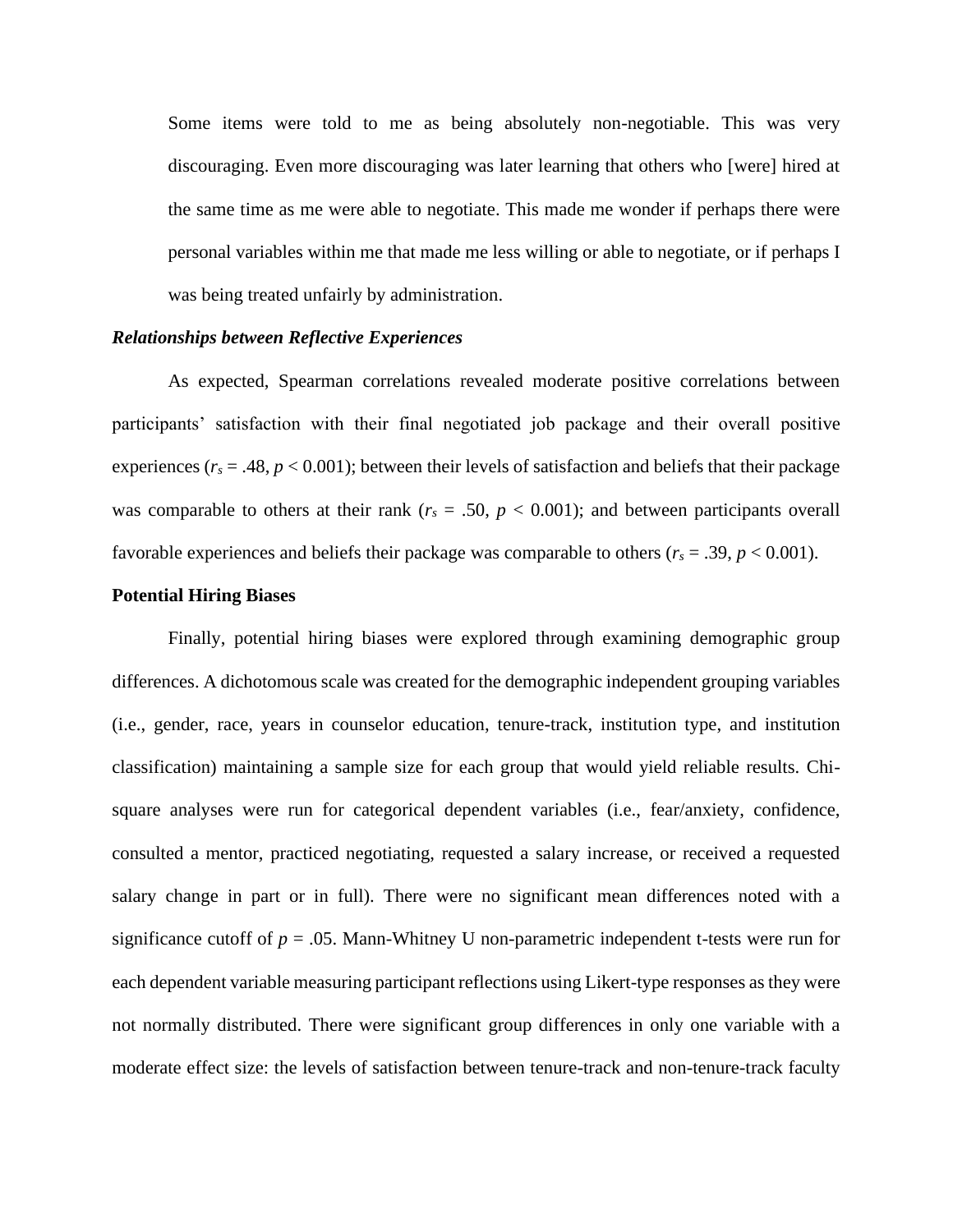$(U = 721, p = .017, d = .58)$ . Although both groups had a median score of 2 (somewhat satisfied), tenure-track faculty experienced statistically higher levels of satisfaction ( $n = 60$ ,  $M = 1.87$ ,  $SD =$ 0.79) than non-tenure-track faculty ( $n = 33$ ,  $M = 2.39$ ,  $SD = 1.09$ ) with the salary and benefits packages they received. One participant stated, "I got a higher starting salary, but the stress of an annual appointment was terrible" which highlights one substantial difference in the experiences of tenure and non-tenure-track faculty.

#### **Discussion and Implications for Counselor Educators**

New and transitioning counselor educators can make the most of their experiences during the job negotiation process in several ways. Preparing early, practicing successful negotiation strategies, and exploring all the benefits of a job can be critical to taking advantage of their negotiation positions. These tactics can aid in a positive experience and satisfying negotiation without regrets.

#### **Negotiation Preparation Strategies and Practices**

At a time when applicants have the most leverage, research and practice appear to be helpful in preparing for successful negotiations (Kelsky, 2014c; Kjaer & Leo, 2015). Many participants consulted with a mentor and found that support valuable. However, fewer researched or practiced the other strategies examined in this study. Therefore, exploring the additional preparations and practices described in this study may serve as a guide in preparing transitioning faculty and doctoral students even further. Moreover, several participants suggested they would have preferred increased transparency, formal guidance, open discussions, and support from their mentors or peers. This suggests that counselor educators can enhance their roles to offer support across a variety of ways. For instance, within curricular offerings, they can include guest speakers, CV and job search material reviews, useful literature reviews, and other course activities or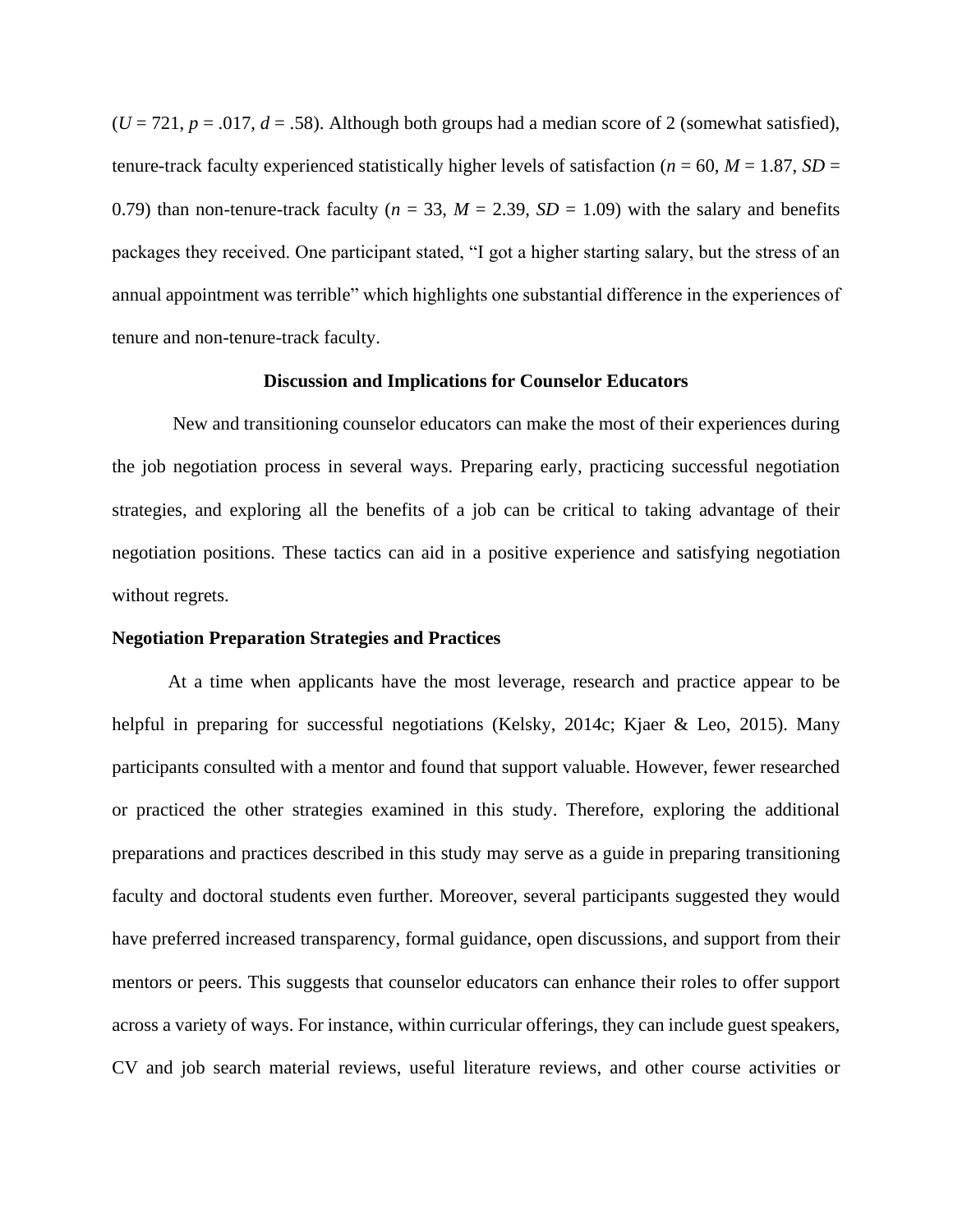assignments that prepare their doctoral students for the job search process during the final years in their program. Additionally, counselor educators can host co-curricular programs such as workshops or informal events where they discuss job search and negotiation experiences or offer tips and suggestions about the process. Counselor educators can also serve as individual mentors to review materials, provide guidance, serve as references, assist with networking, or role-play negotiations to assist the candidate in gaining confidence, experience, and comfort with the process. They can also encourage doctoral students and recent alumni to share information with one another, providing more transparency and understanding around the process. Doctoral peers can even share job opportunities when they view others as a better fit.

Although nearly two-thirds of participants knew their minimum and ideal salaries in advance, for those who did not, knowing personal numbers and researching what institutions may be able to offer can be critical in the negotiating process (Ramirez, 2016). Public universities provide salary information on their websites which can give candidates a better idea of what to expect and request at that institution. While on the campus interview, candidates can gain information through informal conversations with current faculty. Although several participants expressed disappointment at not receiving their requests in full or part, many benefits were not requested. This suggests many candidates missed opportunities to negotiate for additional financial support or benefits that an institution could have offered as a one-time or short-term benefit (Kjaer & Leo, 2015). Identifying benefits important to them in advance and seeking support to ensure they include these requests in their negotiations can be helpful, especially since none of the participants regretted making a request and more than half indicated regrets for not making a request or not asking for more than they did.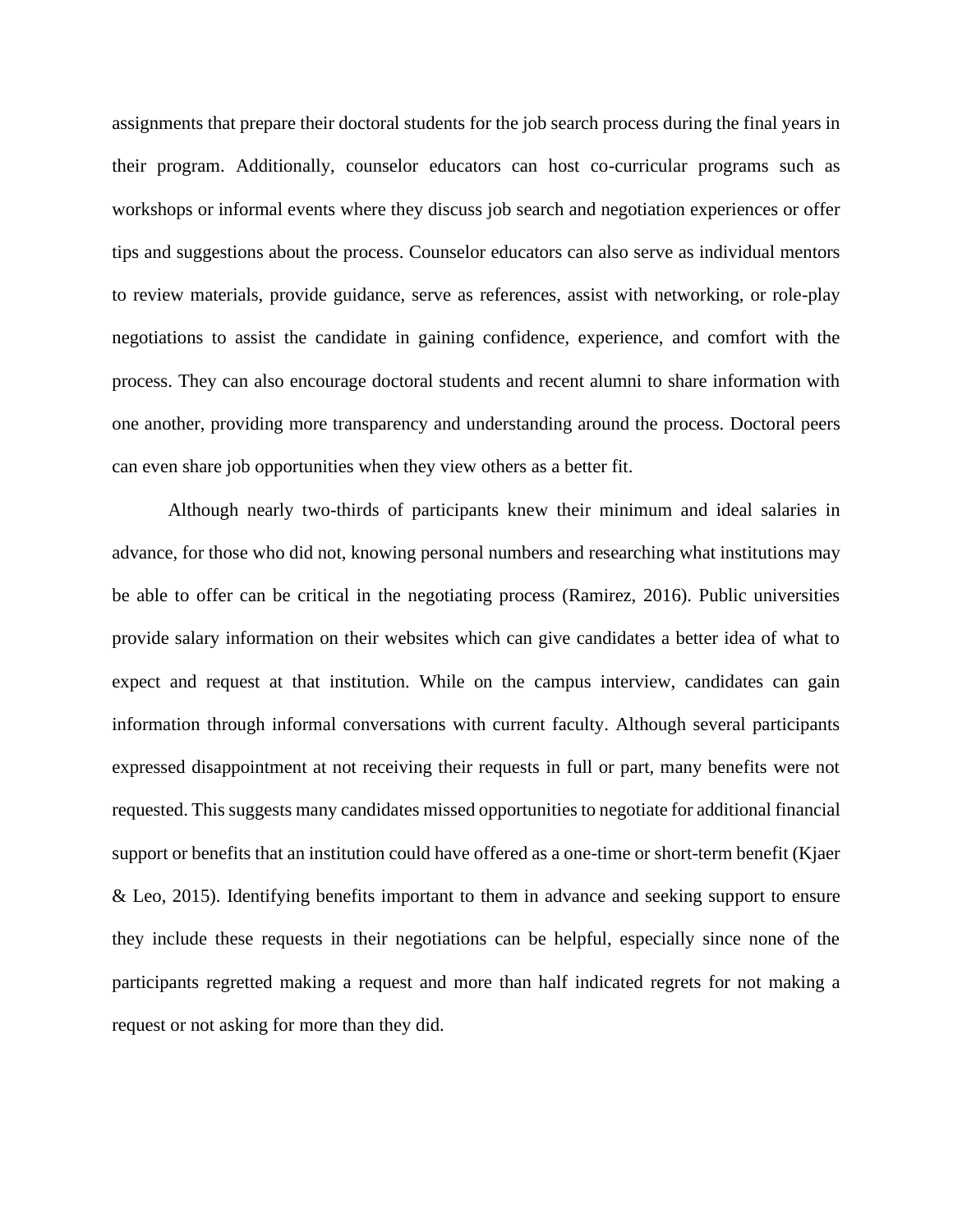Preparing early is also critical in successful negotiations as discussions can occur earlier than anticipated. Although most negotiations began after the verbal or written job offer, nearly 20% of participants began their discussions before the job offer was presented. Gaining a clear understanding of the process, practicing key strategies, researching unknowns, and consulting mentors and peers before the negotiations begin is likely to result in higher satisfaction with fewer regrets. Consulting a mentor and gaining the awareness that negotiations are acceptable and even expected is helpful as most participants in this study did negotiate salary and/or benefits. This may offer the needed push for uncertain job seekers to make a request even if they are just happy to receive a job offer. In addition, while less than 20% of participants reported negotiating with two or more institutions at the same time, the majority of those who did negotiate with multiple institutions believed it helped obtain an enhanced job package and two participants indicated their regret in not making the institution aware they were interviewing elsewhere when they believe it could have helped. Candidates may appear more desirable if multiple universities are vying for them; therefore, multiple offers appear to provide additional leverage during the negotiation process when mentioned.

Salary appeared to be the primary focus of negotiations for most participants. While salary is important and can lead to long-term benefits, candidates are encouraged to consider other tangible benefits as well such as those examined in this study. Intangible benefits such as workplace climate, collaborative colleagues, commute time, faculty fit, mentorship support, general expectations, and community opportunities should also be considered in the decision process. Even though they may not be a part of the formal negotiation, intangible benefits can increase or decrease the value and positive experiences for a candidate which can impact their decision to accept a position (Magnuson et al., 2009). While a majority of participants in this study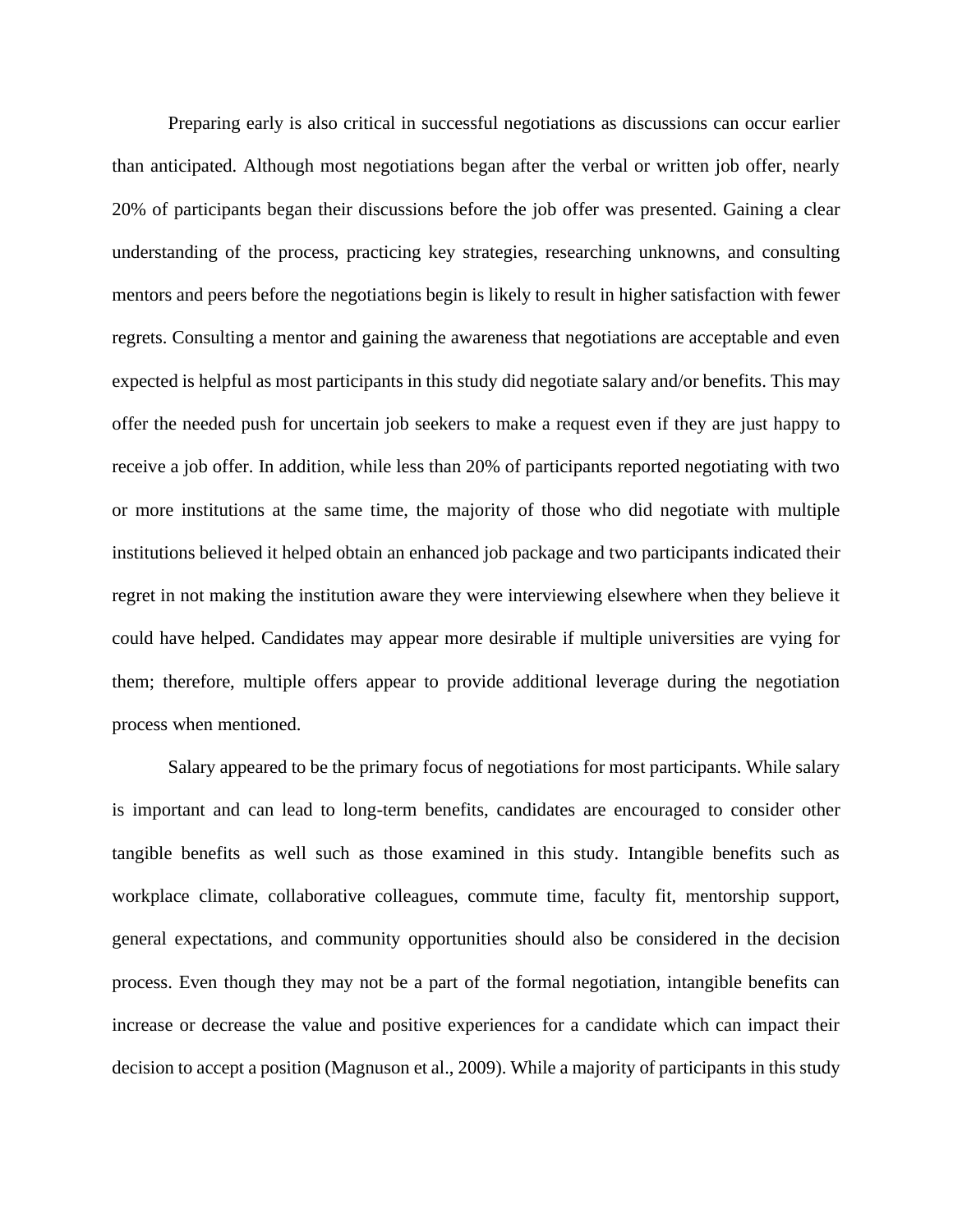researched faculty salaries and the cost of living in an area, less than half explored potential benefits, which can add up to significant value for faculty members when a college or university is unable to increase a salary. Visiting the departmental, college, university, and community websites to learn about the opportunities and benefits can be informative, but less than half of all participants took the time to do so during their preparations. Since none of the participants in this study regretted asking for something in their negotiation and more than half of the participants regretted not making a request or wished they requested more than they did, participants with a prepared list of requests may be more likely to request and receive desired salary or benefits once the negotiations start. Several participants admitted that they did not know what benefits to consider but researching those in advance could have provided that knowledge. The results of this study provide transitioning counselor educators and doctoral students a list of potential benefits that may be helpful to consider for future job negotiations. Candidates are encouraged to identify and rank the benefits most important to them before they get started with the job search process, to ensure they are prepared when the negotiations begin.

Several participants also suggested that ensuring they had time to consult with a mentor, advisor, or family members after receiving the offer was helpful in ensuring their response was reasonable, included their intended requests, and was professionally delivered. Therefore, seeking support throughout the process can be valuable in helping a candidate avoid unnecessary regrets and missed opportunities. Finally, it is also vital to know the faculty and program needs (Kelly, 2014). When candidates research institutional needs, offerings, and opportunities, they are better prepared to identify the salary and benefits for which they can ask and what would be appropriate. For example, visiting the departmental website and closely reviewing the job posting provides a candidate the opportunity to familiarize themselves with the classes being taught as well as faculty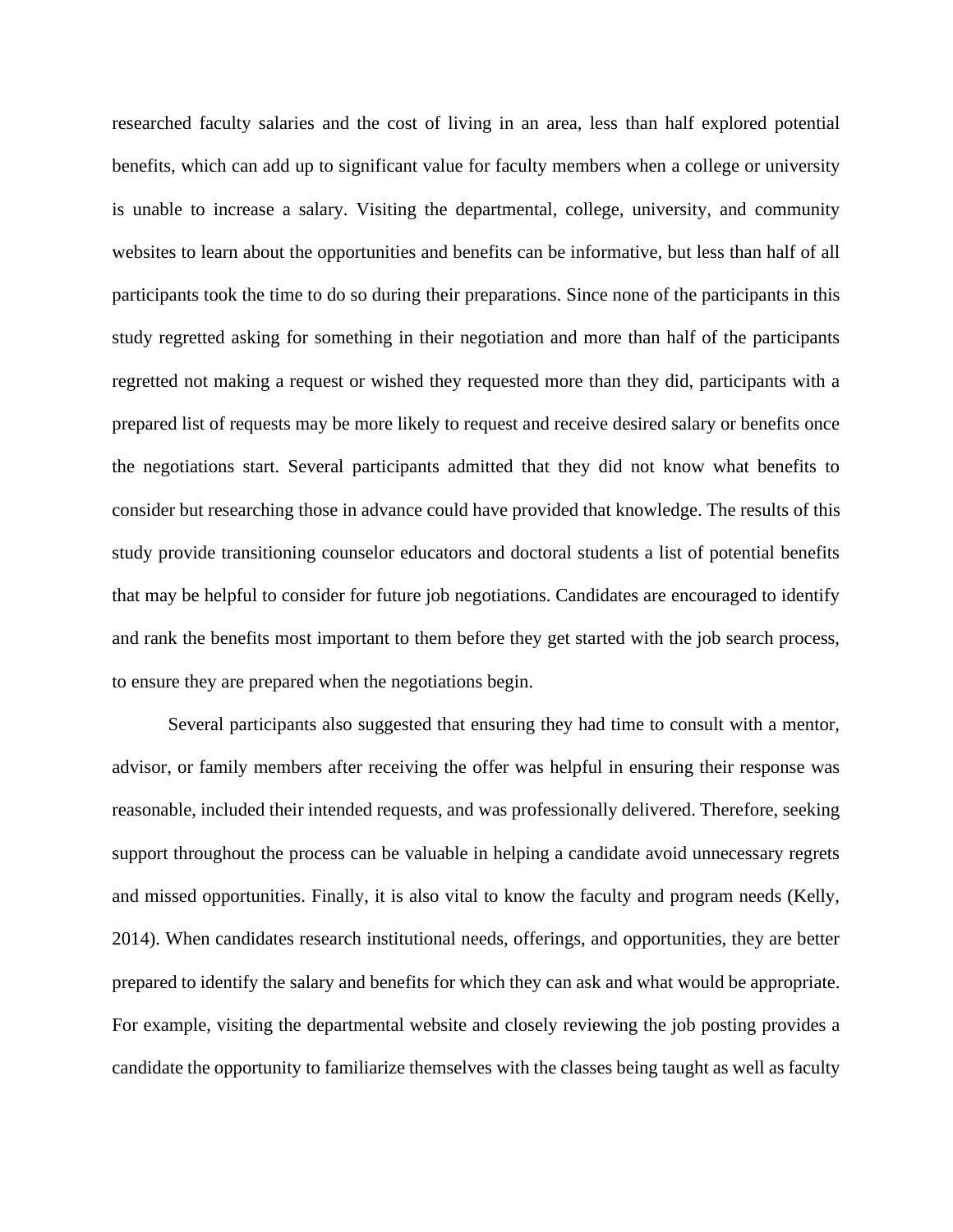specialties and research interests. If an applicant is filling a vacant position due to retirement or transition, it would be helpful to know what courses the retired faculty member taught and any other roles since those vacancies may need to be filled. Not only is it important to understand the program and university to perform better in an interview, but it is also useful when negotiating and understanding if the offer is fair and comparable to others at the same rank.

#### **Avoiding Regrets and Increasing Satisfaction**

Responding to an offer too quickly or feeling pressured to accept offered terms without negotiating can leave candidates with regrets or dissatisfaction as several participants reported in this study. Therefore, taking the time or requesting more time as necessary to consult with a mentor can be critical to successful negotiation. There is disagreement around whether negotiations should be done by phone, email, or writing for a new faculty member (Kelly, 2014; Kelsky 2014b). However, there were several regrets around not obtaining an offer in writing when participants did not receive what was verbally promised. Therefore, negotiating over email may provide the space to consult with mentors and peers without feeling pressured to provide an immediate response. It may also help obtain the details in writing. Regardless of how an individual delivers the response, it is helpful to create a written list of requests from which to work (Kelsky, 2014a; Ramirez, 2016). If agreed upon verbally, it can be followed up with a written summary to confirm the offer or request. In addition, it is important to make sure the final contract that is signed has all of the agreed-upon terms. This may be useful in the future if there is a leadership change or there is ever a disagreement about benefits offered such as yearly professional development funds or course releases.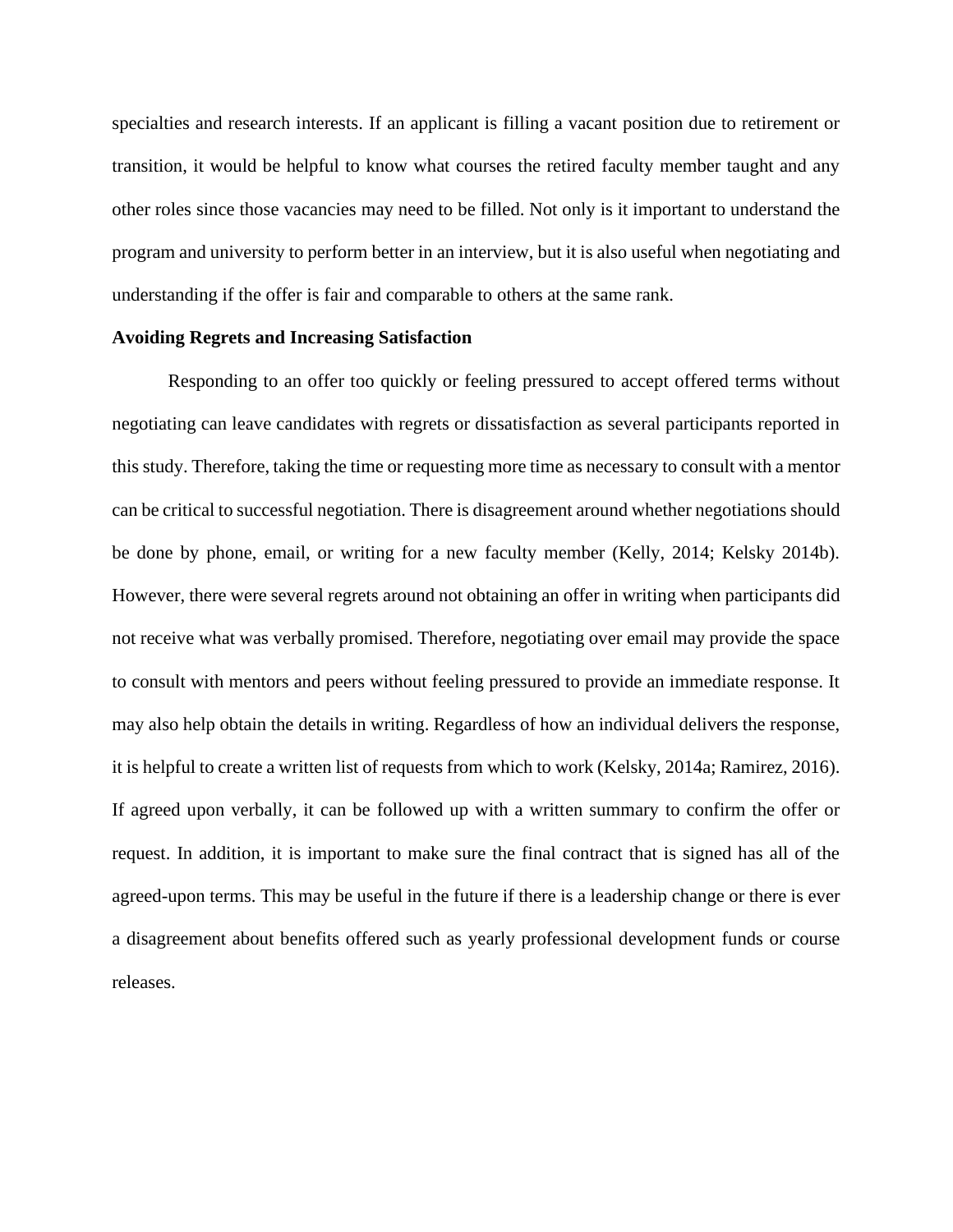# **Potential Hiring Biases**

Significant mean differences regarding race and gender were expected in this study based on earlier research (Bertrand & Mullainathan, 2004; Borders et al., 2011; Crothers et al., 2010; Higdon, 2013; Ndobo et al., 2018). However, no demographic group differences were significantly supported other than notable differences in satisfaction among tenure-track versus non-tenuretrack positions with one participant suggesting the lack of stability and stress of an annual appointment as a significant reason for dissatisfaction. No participant comments included concerns with perceived bias based on the other personal demographic differences. Yet, previous research indicated that it is worth further exploration to understand how there may be potential hiring biases in counselor education based on the variables in this study and additional ones as well. Therefore, it can be helpful for candidates to be aware of the potential for biases, gain necessary support, and articulate their concerns if any arise.

#### **Limitations**

As with any research study, there are limitations. The size of the sample, sampling method, and descriptive study research design limit the generalizability of this study. This design used a convenience sample of participants who were interested in participating in a study on job negotiation; consequently, most participants reported experience negotiating. It is difficult to determine if this result is generalizable to all academics or if a larger percentage of counselor educators who had experience with negotiating responded to the survey, and those without that experience declined to participate. Anecdotal discussions that inspired this research indicated that there was a sample of faculty members who did not negotiate their current or previous academic jobs and expressed concern about knowing how to negotiate effectively. However, it is difficult to determine if that is indicative of other counselor educator participants that would have been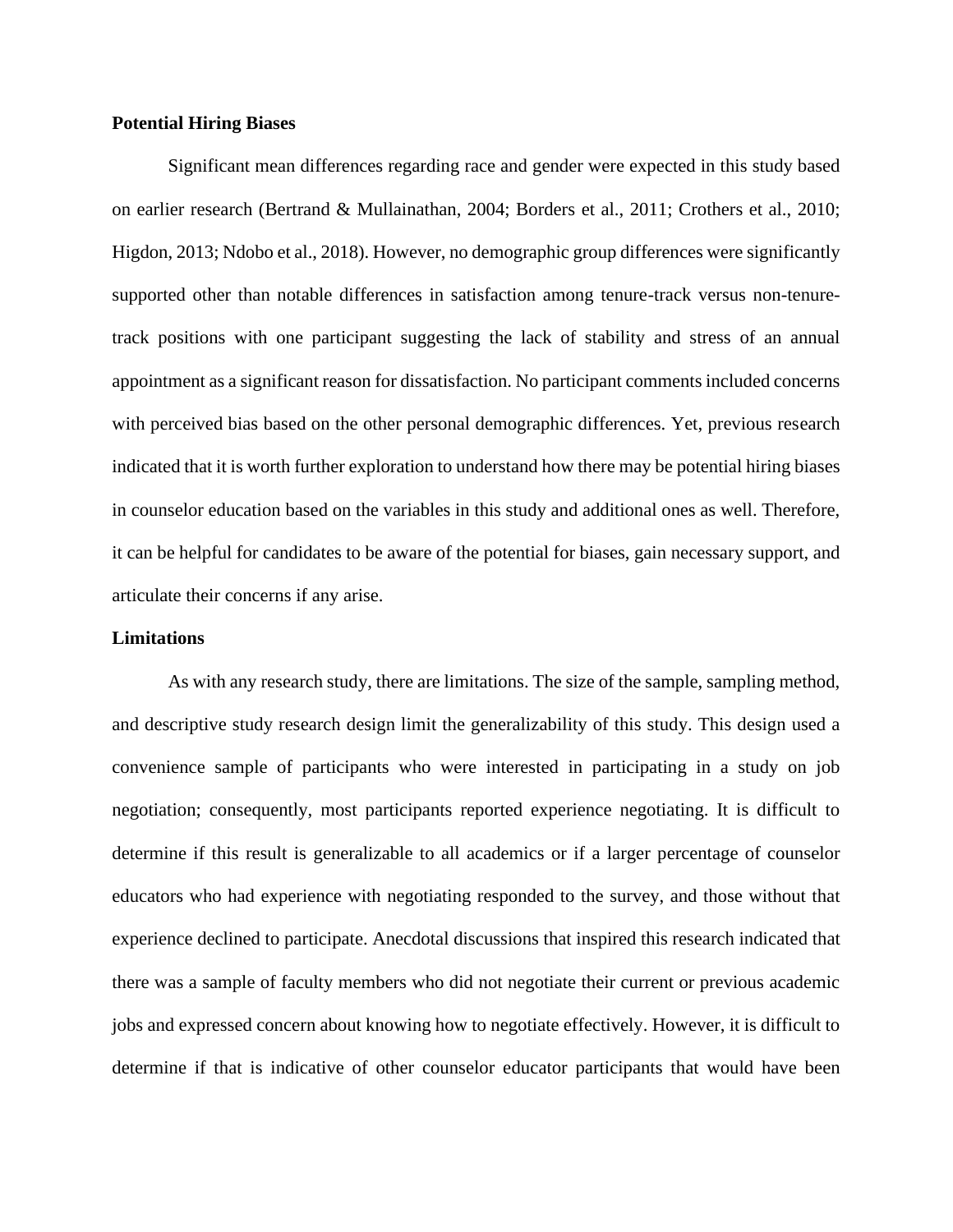captured using a different sampling method. Therefore, using inferential statistics with a larger sample and random sampling of the total population of counselor educators could have improved the generalizability of this study. Additionally, while participants' current and initial rank upon entering their positions was obtained, their job titles were not. This would have been helpful to clarify responses to some questions such as with whom they discussed their negotiations. For example, if they negotiated a job offer for a college dean position, it would be more likely that they discussed negotiations directly with the university provost or president than someone applying for an assistant faculty position. Also, one participant noted in the final comments that the list of gender identities (e.g., male, female, transgender) was limited and an "other" box should have been included for participants to accurately identify themselves. This adjustment would have provided more inclusivity.

#### **Recommendations for Future Research**

Although this survey did examine demographic group differences, questions that addressed perceived bias during the job search or negotiation process were not examined and could have been a helpful addition. Therefore, future research related to gender, racial, ethnic, or other group identities (e.g., LGBT, disability) could be beneficial to understanding and improving job search strategies, negotiation preparation, hiring practices, and perceived bias in academia. Considering current global political concerns and the spotlight on racial inequities, further research could be conducted to specifically examine women, immigrant, and African American faculty members as current research indicates that there is bias within the hiring process, promotion, and tenure for those populations (Bertrand & Mullainathan, 2004; Borders et al., 2011; Crothers et al., 2010; Higdon, 2013; Milkman et al., 2005; Ndobo et al., 2018).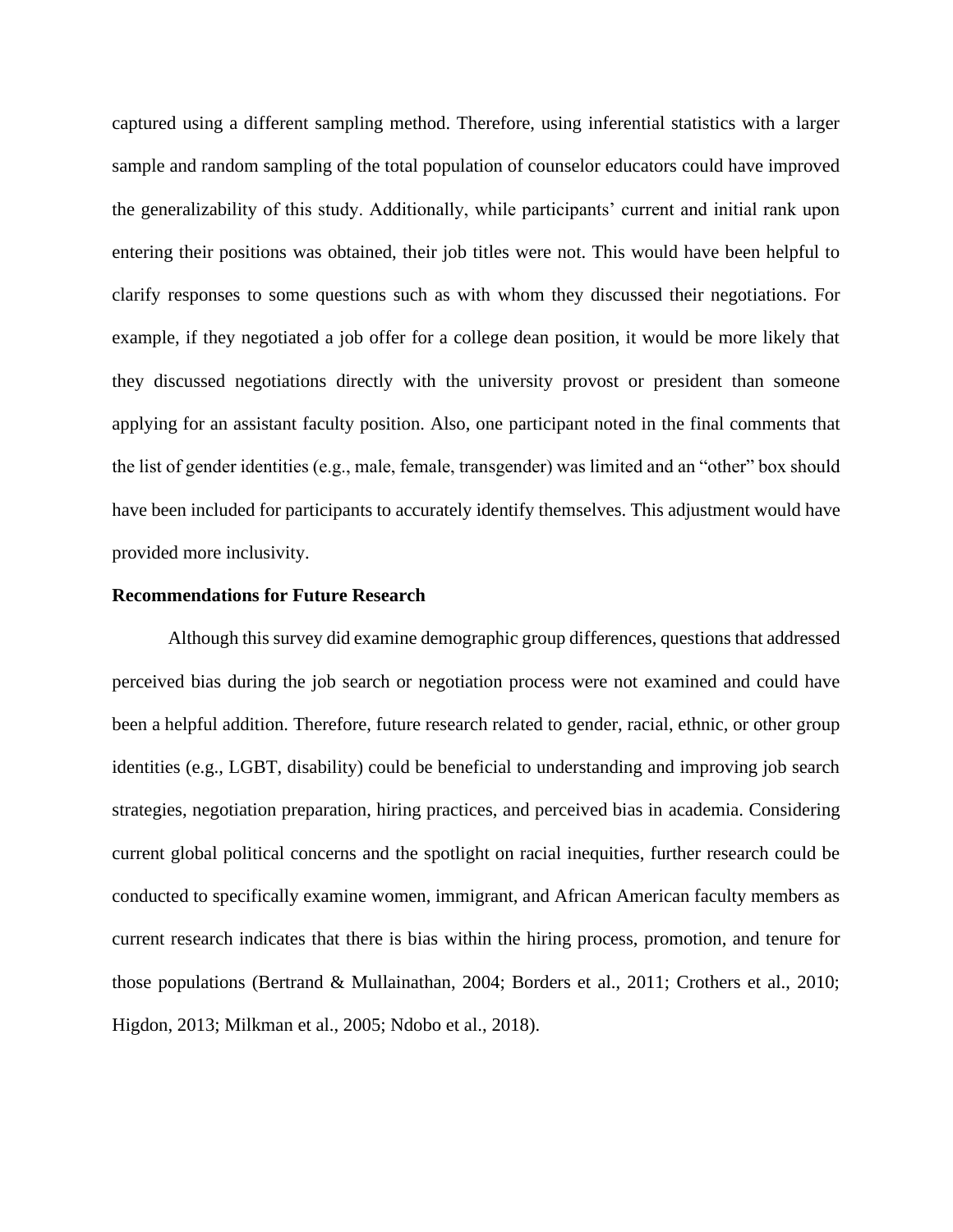Since this study primarily focused on academic negotiation experiences, future research could examine the entire academic job search process, including challenges encountered by transitioning counselor educators and doctoral students when beginning the job search. In addition, the current study did not consider the status or ranking of each institution from which a candidate graduated or if campuses were unionized. Literature beyond the field of counseling (Finch et al., 2016; Higdon, 2013) suggested a search committee may prefer hiring graduates from top-tier schools. Therefore, it could be beneficial to determine if such biases occur within counselor education pertaining to an institution's status as a research or teaching university and whether faculty graduated from a face-to-face, online, or hybrid program. Although graduating from a fulltime top tier program may be considered an advantage for candidates as it provides the potential for more personalized faculty mentorship, it may not always be feasible or affordable for a working counselor to obtain their doctorate at that type of institution. Furthermore, examining other institutional differences such as comparing experiences at unionized versus non-unionized institutions and the impact that has on the hiring and negotiation process could add to the current literature in this field. It may also serve as a guide for prospective doctoral students as they plan the trajectory of their doctoral work and careers in academia.

# **Conclusion**

The findings of this study illustrated that most participants did engage in some preparation strategies and many appeared to negotiate during their job search process. However, there are many opportunities that were missed around negotiating benefits. The list of benefits used in this study could expand the options for transitioning counselor educators and doctoral students, especially where salary increases are limited. Additional intangible benefits that may not be included in a job negotiation but offer significant value to faculty members should also be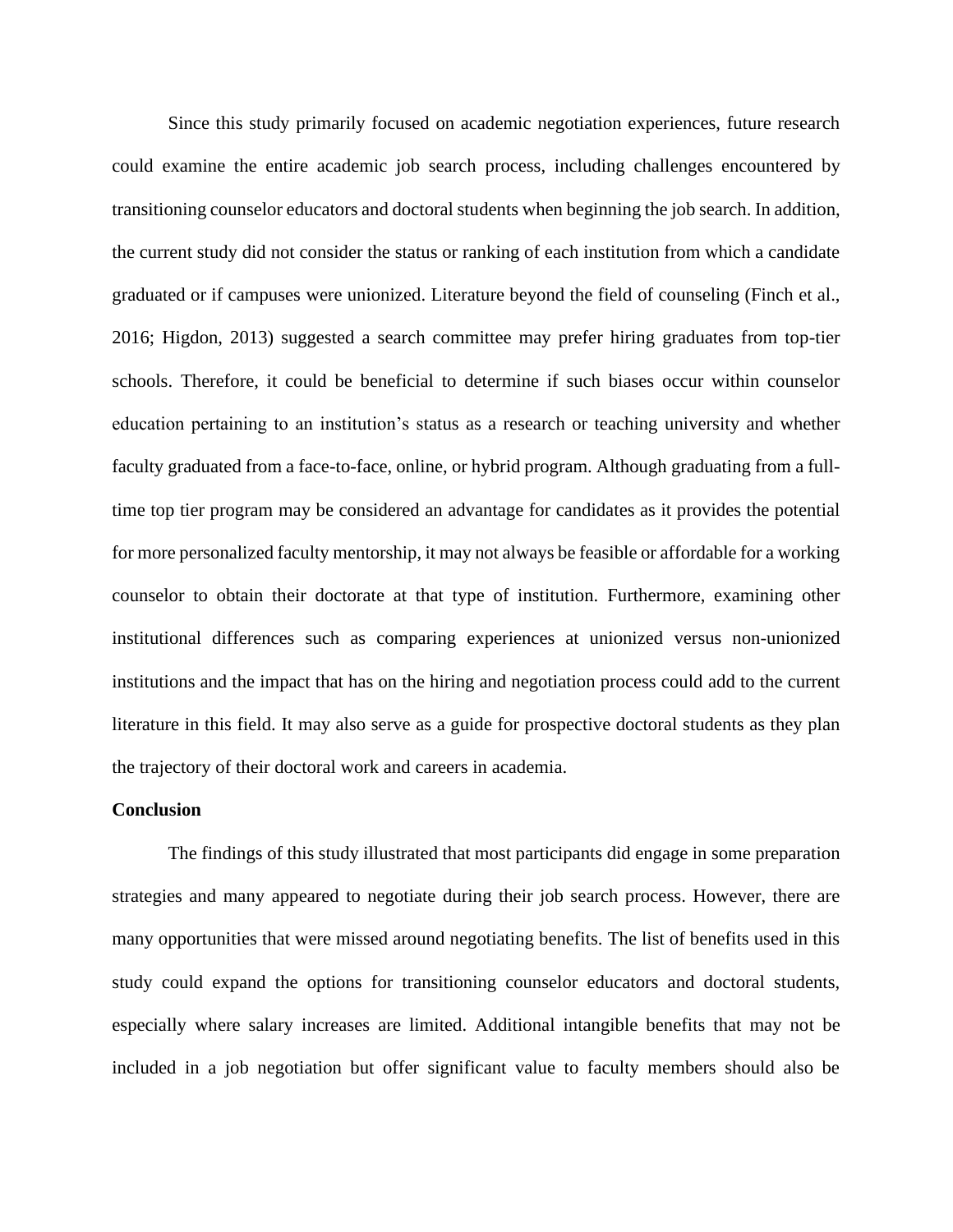considered. Mentorship to support candidates, especially those from diverse backgrounds, may be critical to negotiation success and satisfaction. Ultimately, individuals are encouraged to seek support; conduct advanced research; and be prepared, adaptable, and open to negotiating beyond salary to avoid regrets, have a positive negotiation experience, and feel their final negotiated package is comparable with others at their rank and institution.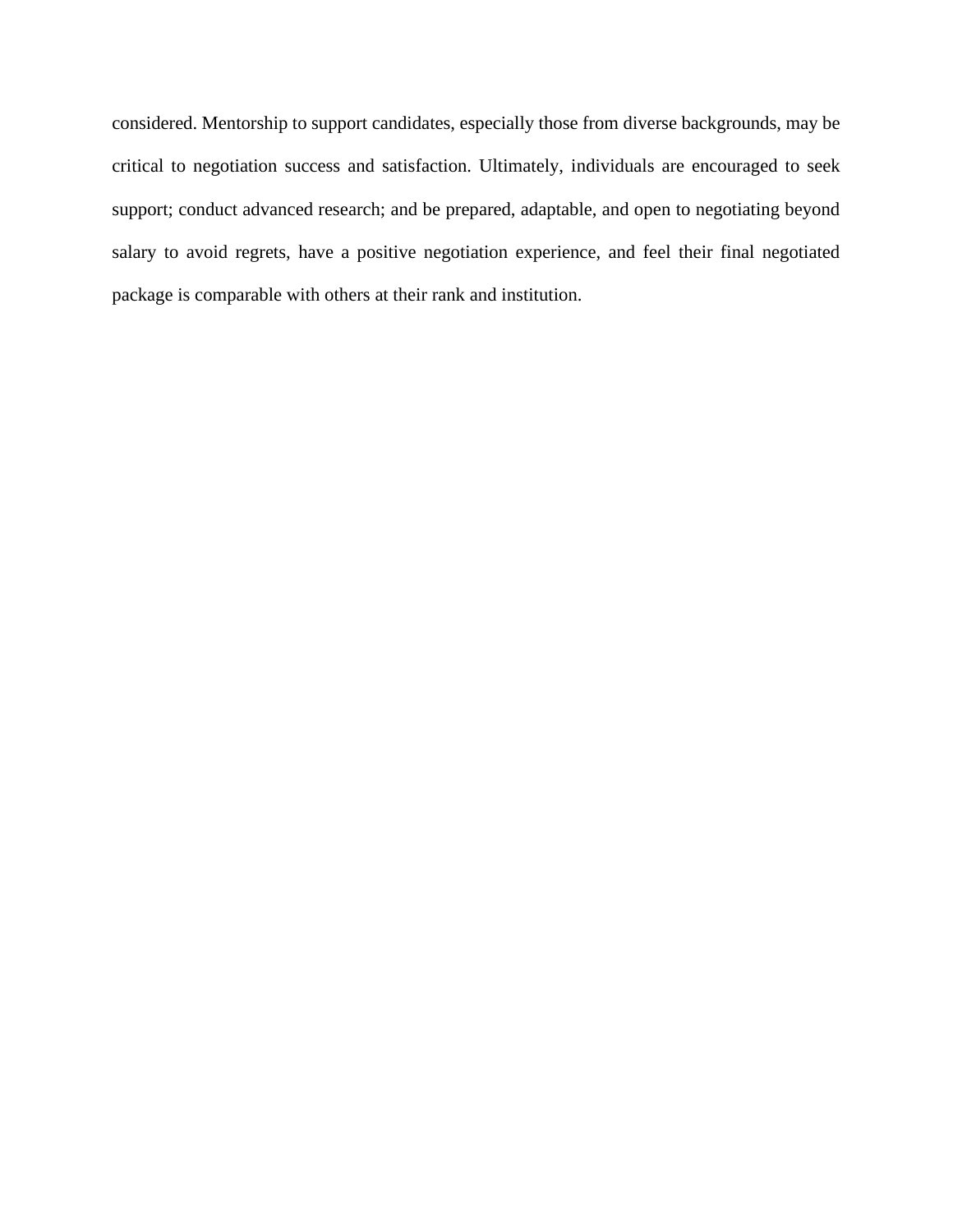### **References**

- Bertrand, M., & Mullainathan, S. (2004). Are Emily and Greg more employable than Lakisha and Jamal? A field experiment on labor market discrimination. *American Economic Review, 94*(4), 991-1013.<https://www.aeaweb.org/articles?id=10.1257/0002828042002561>
- Borders, L.D., Young, J.S., Wester, K.L., Murray, C.E., Villaba, J.A., Lewis, T. F., & Mobley, A. K. (2011). Mentoring promotion/tenure-seeking faculty: Principles of good practice within a counselor education program. *Counselor Education & Supervision, 50,* 171-188. <https://doi.org/10.1002/j.1556-6978.2011.tb00118.x>
- CACREP (2014). *CACREP Vital Statistics Report 2014: Results from a national survey of accredited programs*. Council for Accreditation of Counseling and Related Educational Programs. [http://www.cacrep.org/wp-content/uploads/2019/05/2014-CACREP-Vital-](http://www.cacrep.org/wp-content/uploads/2019/05/2014-CACREP-Vital-Statistics-Report.pdf)[Statistics-Report.pdf](http://www.cacrep.org/wp-content/uploads/2019/05/2014-CACREP-Vital-Statistics-Report.pdf)
- CACREP (2018). *Annual Report 2018.* Council for Accreditation of Counseling and Related Educational Programs. [http://www.cacrep.org/wp-content/uploads/2019/05/CACREP-](http://www.cacrep.org/wp-content/uploads/2019/05/CACREP-2018-Annual-Report.pdf)[2018-Annual-Report.pdf](http://www.cacrep.org/wp-content/uploads/2019/05/CACREP-2018-Annual-Report.pdf)
- Cartwright, A. D., Avent‐Harris, J. R., Munsey, R. B. & Lloyd‐Hazlett, J. (2018), Interview experiences and diversity concerns of counselor education faculty from underrepresented groups. *Counselor Education and Supervision, 57,* 132-146. <https://doi.org/10.1002/ceas.12098>
- Chuang, A., & Sackett, P. (2005). The perceived importance of person-job fit and personorganization fit between and within interview stages. *Social Behavior and Personality, 33*(3), 209-225.<https://doi.org/10.2224/sbp.2005.33.3.209>
- Crothers, L. M., Hughes, T. L., Schmitt, A. J., Theodore, L. A., Lipinski, J., Bloomquist, A. J. & Altman, C. L. (2010). Has equity been achieved? Salary and promotion negotiation practices of a national sample of school psychology university faculty. *The Psychologist-Manager Journal, 13*, 40-59. [https://doi.org/10.1080/10887150903553790](https://psycnet.apa.org/doi/10.1080/10887150903553790)
- Finch, D., Deephouse, D., O'Reilly, N., Massie, T., & Hillenbrand, C. (2016). Follow the leaders? An analysis of convergence and innovation of faculty recruiting practices in US business schools. *Higher Education*, *71*(5), 699–717.<https://doi.org/10.1007/s10734-015-9931-5>
- Ford. A. (2018, November 1). HR Confidential: Inside tips from higher-ups who hire. *American Libraries*.<https://americanlibrariesmagazine.org/2018/11/01/hr-confidential/>
- Golde, C. M. (1999). After the offer, before the deal: negotiating a first academic job. *Academe,* 85(1), 44-49. [http://www.jstor.org/stable/40251718](http://www.jstor.org/stable/40251718.)
- Higdon, M. (2013). A place in the academy: Law faculty hiring and socioeconomic bias. *St*. *John's Law Review, 87*(1), 171-200. <https://scholarship.law.stjohns.edu/cgi/viewcontent.cgi?article=5541&context=lawreview>
- Kelly, C. (2014, February 17). *It can't hurt to ask*. Inside Higher Ed. [http://www.insidehighered.com/advice/2014/03/17/essay-how-negotiate-academic-job](http://www.insidehighered.com/advice/2014/03/17/essay-how-negotiate-academic-job-offers)[offers](http://www.insidehighered.com/advice/2014/03/17/essay-how-negotiate-academic-job-offers)
- Kelsky, K. (2014a, March 24). *The professor is on: Ok, let's talk about negotiating salary*. Chronicle Vitae. [https://chroniclevitae.com/news/400-the-professor-is-in-ok-let-s-talk](https://chroniclevitae.com/news/400-the-professor-is-in-ok-let-s-talk-about-negotiating-salary)[about-negotiating-salary](https://chroniclevitae.com/news/400-the-professor-is-in-ok-let-s-talk-about-negotiating-salary)
- Kelsky, K. (2014b, March 14). *The rescinded offer: Who is in the wrong?* The Professor is In. <http://theprofessorisin.com/2014/03/14/the-rescinded-offer-who-is-in-the-wrong/>